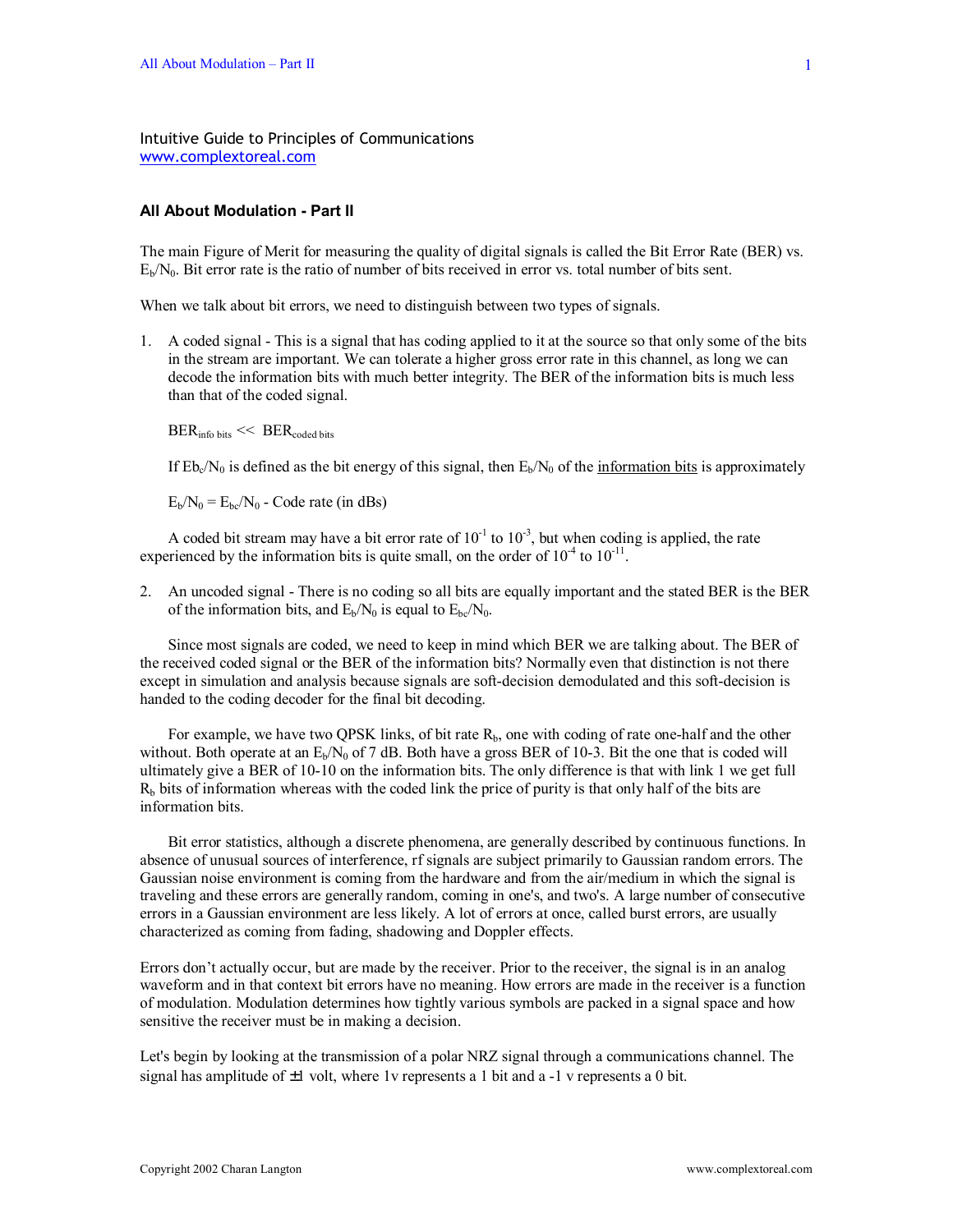

### **Figure 1 - Transmitted binary signal**

The signal picks up noise along the way and at the receiver we see instead of  $\pm 1$  volts, amplitudes that include noise, sometimes higher than transmitted value, sometimes lower such that

Received signal amplitude =  $1 + n$ , for 1 bit =  $s_1(t)$ Received signal amplitude =  $-1 + n$ , for 0 bit =  $s_0(t)$ 

where n represents the noise amplitude and is changing from sample to sample. (We are sampling each bit more than once.)



### **Figure 2 - The binary signal has been acted upon by random noise. The received amplitude now varies at each sample.**

Making decision based on the fluctuating values of Figure 2 is like trying to read a tossed coin in a room where with each toss, the light level goes up or down randomly. Sometimes, the light is bright enough and you can clearly read the coin and other times, it's too dark to read correctly. Each toss will be either a head or a tail, and equal number of heads and tails are expected. The fact that an equal number of heads and tails are expected is called the base probability of the process. But how we read the coin (or decode) depends on how bright the light was at the moment of the toss.

The fact that there are just two choices to pick between (H or T) is akin to symbol choices of a modulation. A modulation with fewer choices will lead to smaller errors, this is obvious.

The value of noise, n varies with time and so is different from sample to sample. It is assumed to be normally distributed with a zero mean and variance of quantity  $\sigma^2$ , where  $\sigma$  is the standard deviation of the noise process.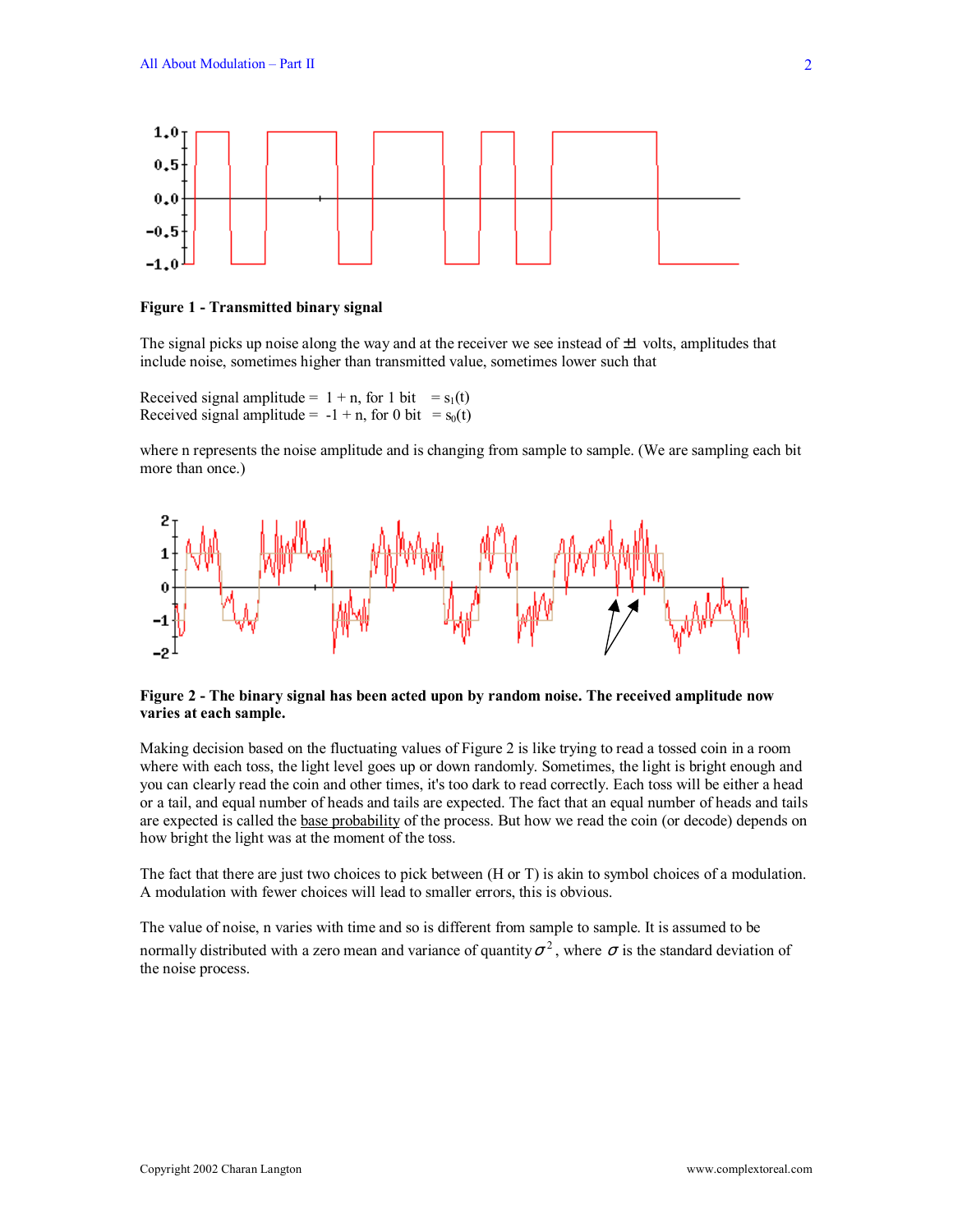

Figure 3 – Effect of noise on the symbol

In Figure 3, we see two symbols, a 0 and 1 symbol with the transmitted shape and result of the addition of random noise at the receiver.



# Figure 4 – Symbols arrives in various states of distortion at the receiver. By sampling the amplitude **at the decision instant, the receiver makes a decision about what was sent. This decision is made strictly based on the received amplitude.**

In Figure 4, we superimpose several received symbols for bit 1. We can see that the received amplitudes at the sampling instants vary. For most samples, the receiver would make a correct decision, because the added noise does not cause signal voltage to change polarity, but there is one instance where noise is large enough that a positive transmitted voltage became a negative voltage in the eyes of the receiver. The receiver will make an error for this bit.

The receiver makes decisions by the following rules;

If observed voltage at the receiver is  $> 0$ , then transmitted bit was 1 bit. If observed voltage at the receiver is < **0**, then transmitted bit was 0 bit.

We call this process "Threshold Comparison." The selection of  $\Omega$  volts as a threshold is called the decision region boundary or Threshold, T. A threshold is like a net or a line between the players in a game. The threshold is optimal when it is at the mean of the two values we are trying to distinguish between. However this is true only if the apriori probability of the two outcomes is equal. In a normal communication signal, the number of 0's sent (represented by a -1v signal level) is approximately equal to number of 1's sent, so the optimum threshold is at 0 volts (average of  $-1v$  and  $+1v$ ).

If at the time of decision, the value of noise n exceeds V volts, the transmitted level, then the observed signal will flip from the correct decision region and a wrong decision will be made. We can write this probability of error as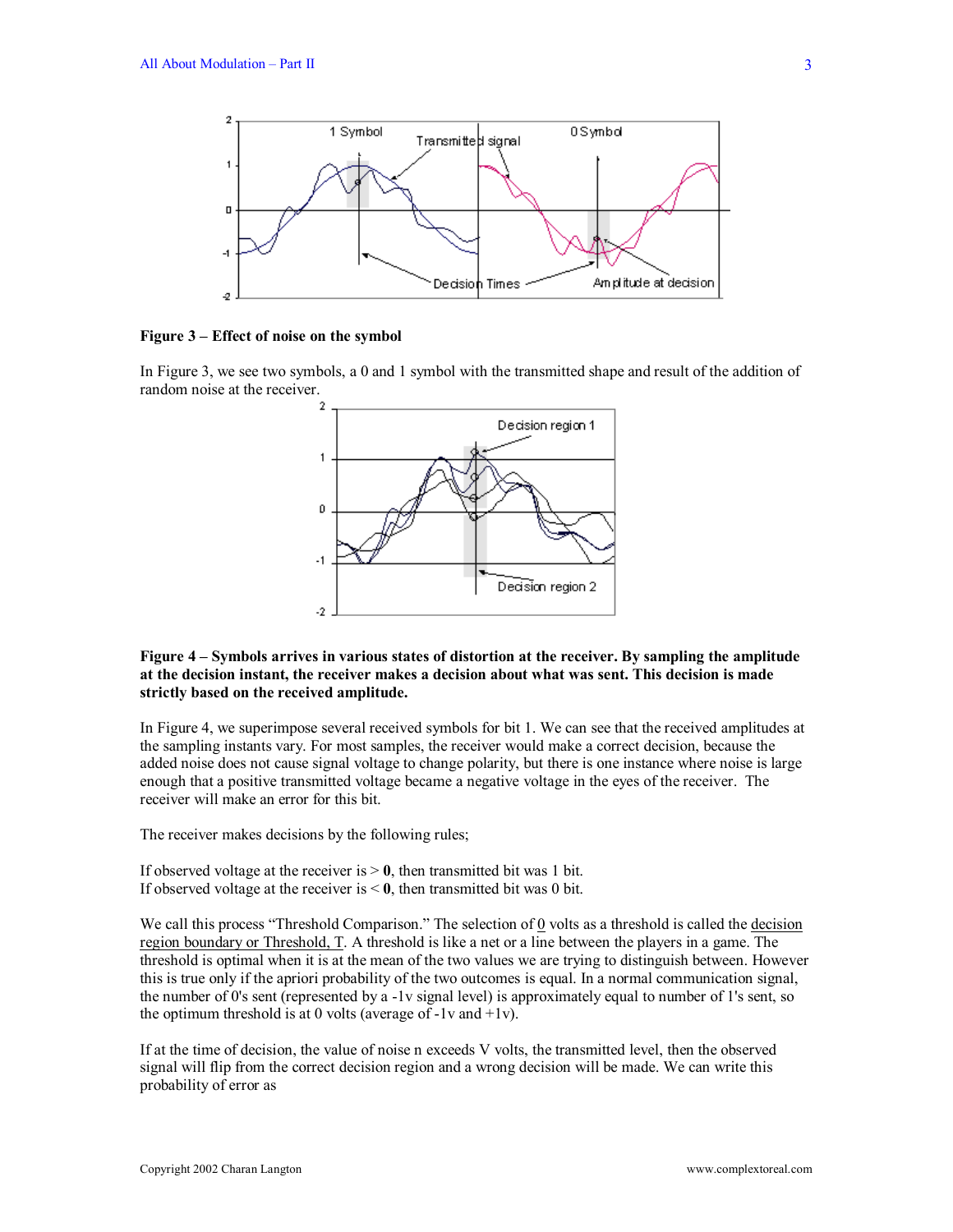$$
P(e|1) = P(n < -V) \tag{1}
$$

Read this as: the probability of making a decision error when a 1 is sent is the probability that noise at this moment is less than -V. It is obvious that the noise present must be negative in order to pull the positive voltage value into the negative region. The converse holds for the 0 bit.

$$
P(e \mid 0) = P(n > V)
$$

By Bayes Rule of probability, which states that the overall rate of making a bad decision is

$$
P(e) = P(e | 0)P(0) + P(e | 1)P(1)
$$

This is called the conditional probability. The probability of making a decision error comes from making errors in interpreting both 0 and 1 bit. If equal number of 1s and 0s are sent (0s and 1s are equi-probable) then we can rewrite this equation as

$$
P(e) = \frac{1}{2} P(e \mid 0) + \frac{1}{2} P(e \mid 1)
$$

To evaluate this expression, we need to calculate error probabilities  $P(e|0)$ ,  $P(e|1)$  which maybe assumed to be equal when the threshold is exactly in the middle.

#### **Gaussian distribution and density**

We know intuitively that probability of an event is defined to be between 0 and 1. The mathematical definition of a Probability Density Function,  $f(x)$ , is that it satisfies the following properties.

1. The probability that x, which can be any real quantity, positive or negative, is between two points a and b is *b*

$$
P(a \le x \le b) = \int_{a}^{b} f(x) dx
$$

2. This probability is a positive number for all real x.

3. The area under the Probability Density Function is 1.

$$
\int_{-\infty}^{+\infty} f(x) \, dx = 1 \tag{6}
$$

The variable x can be discrete or continuous. Height of a person is continuous, dice throws are discrete, as well as decoding of a 1 or 0 is considered discrete but the received voltage may be thought of as a continuous variable.

The **Probability Density Function (PDF)**, if you remember from your statistics class, is a histogram. The y axis is the ration of desired events in the universe of events that take on the x value. For a Gaussian process, the probability density function of Figure 5 is given by the expression

$$
P(x) = \frac{1}{\sigma\sqrt{2\pi}}e^{-(x-V)^2/2\sigma^2}
$$

where V is the average value and  $\sigma^2$  is the variance of the noise process.

Two different distributions are shown below, 1. for height of women and 2. height of men in inches. Since the variance is different for them, the height distribution for men spreads out further.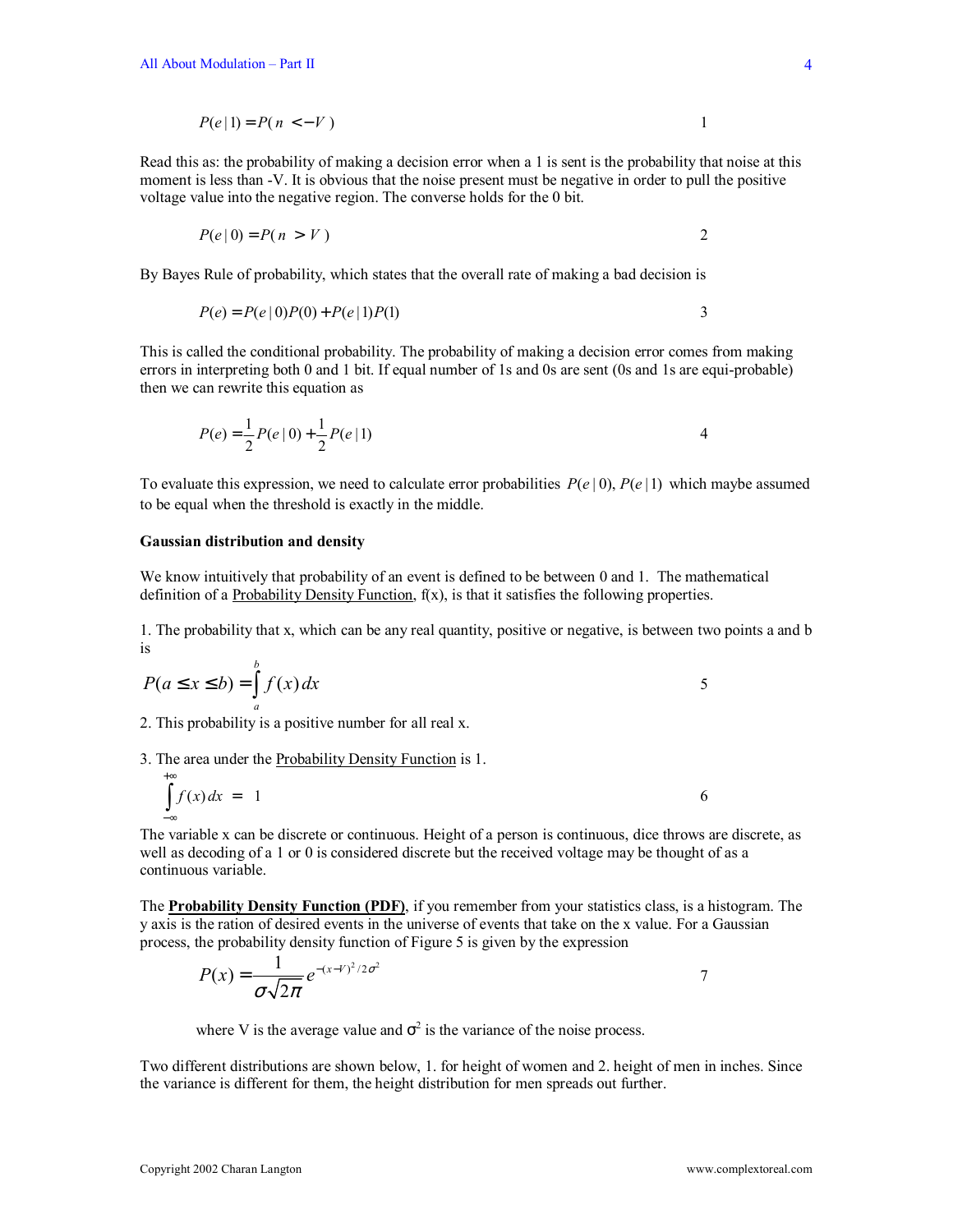

**Figure 5 - Gaussian Probability Density Function for variable x, the height of men and women in inches.** 

If we integrate the PDF, we get its area. This integrated graph is called, the **Cumulative Probability Function**, CDF is a very useful graph, in fact far more than the PDF. This is the graph we use to answer all kinds of useful questions such as about BER of signals.



**Figure 6 - Cumulative Probability Function - Integral of the probability density function** 

Question: We ask, what is the probability that a woman is between 4' 11" and 5'5" tall? By using the CDF in Figure 5 we can answer this question with ease. This is the difference between the two y-axis values, one for 5'5" and the other 4'11".

$$
P(4'11" \le x \le 5'5") = F(5'5") - F(4'11") \approx .65 \text{ or } (65\%)
$$

The Cumulative probability distribution of Figure 6 is given by

$$
F(x) = \int_{-\infty}^{x} f(x) \, dx \tag{8}
$$

Integrating the PDF is difficult. The erf function which is approximated by Eq. 10 can be used to develop the CDF. Here  $\mu$  is the mean value of the function, and  $\sigma$  the standard deviation.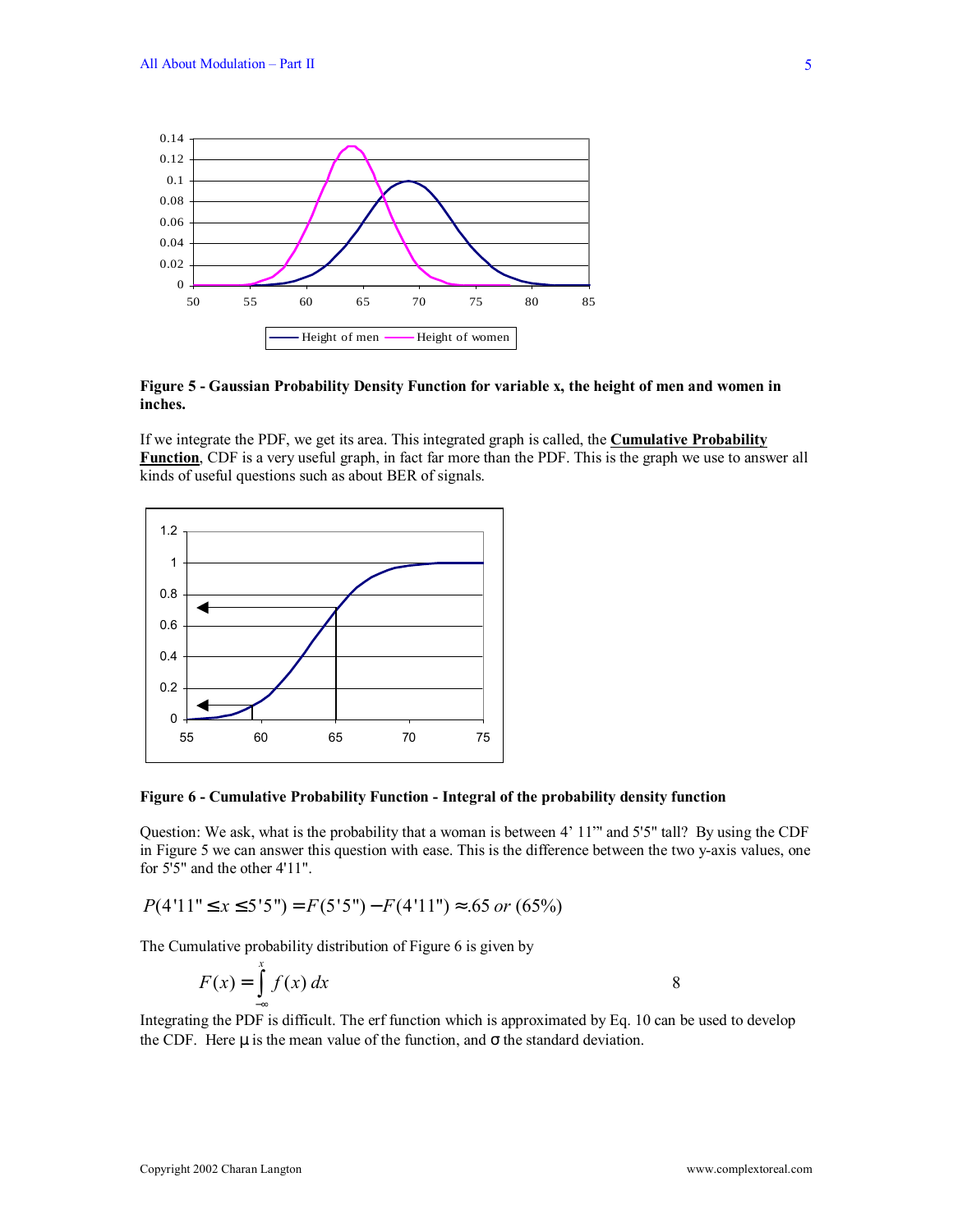$$
F(x) = \frac{1}{2} \left[ 1 + erf\left(\frac{x - \mu}{\sqrt{2}\sigma}\right) \right] = \frac{1}{2} erfc\left(\frac{\mu - x}{\sqrt{2}\sigma}\right)
$$

The Error function is given by (an approximation)

$$
erf(x) = \frac{2}{\sqrt{\pi}} \int_{0}^{x} e^{-n^2} dn
$$

The complementary error function, erfc function is equal to

$$
erfc(x) = 1 - erf(x)
$$

The cumulative probability function is always positive since probability is always positive. This is intuitive. So are the erf and the erfc functions shown below. We can however shift them around and normalize them to any mean value. The  $F(x)$  function shown below is for mean value = 0.



Figure 7 – Plotting erf(x), erfc(x) and the Cumulative probability distribution  $F(x)$ 

#### **Bit Error Measurement**

To apply these ideas to determination of Bit Error rate, we start with the simplest of all modulations, BPSK. It has just two symbols, one for 0 and another for 1 bit. A simple link consists of a binary signal generator, a PSK modulator which multiplies the binary signal with a carrier which then picks up noise. The signals is then down converted to low-pass but the noise remains. The signal is filtered by a filter called "Integrate" and Dump" to give us the waveforms shown below.

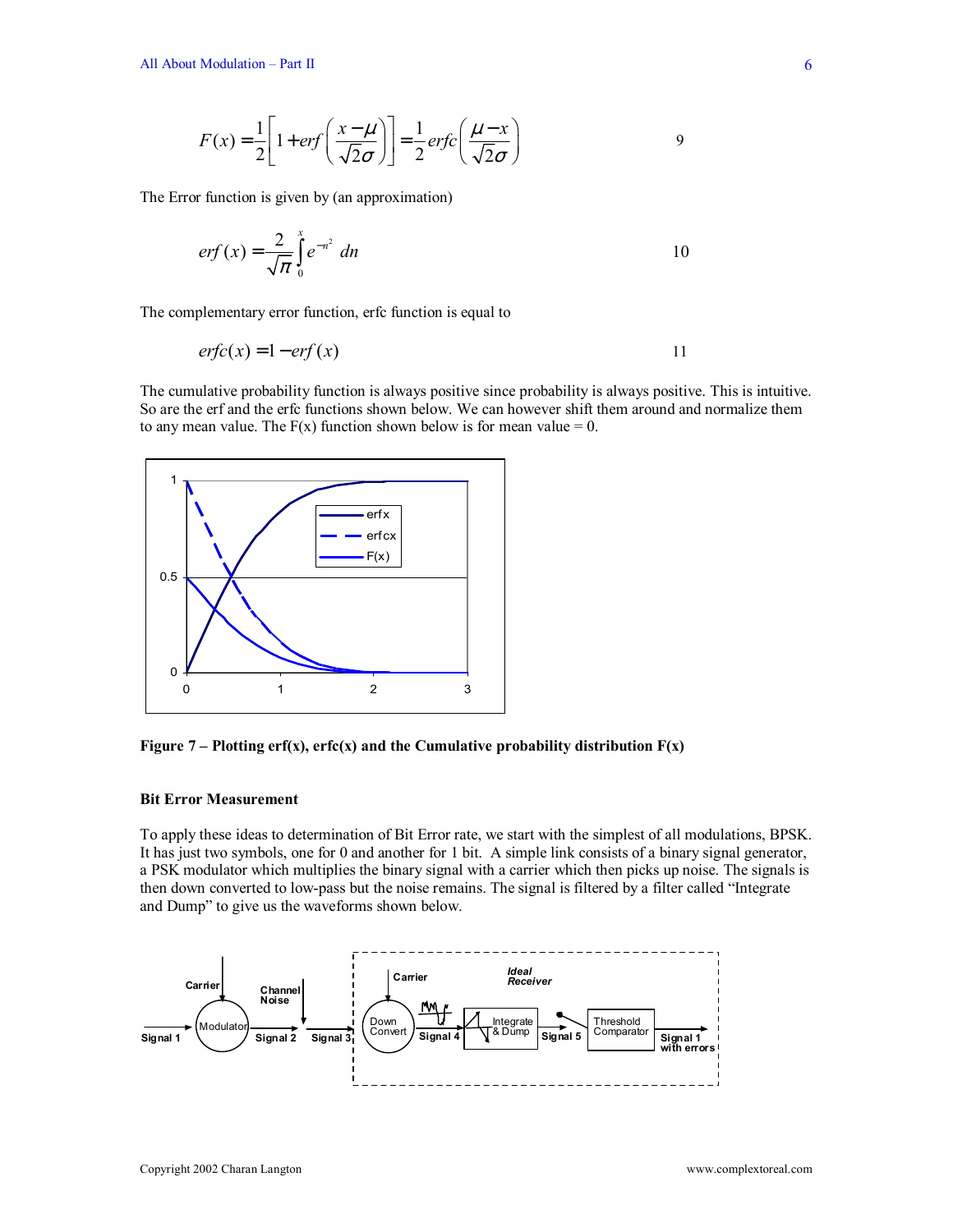**Figure 8 – A BPSK link** 



**( c) Signal 3 - Modulated signal with noise. The signal shape is the same as Signal 2 and the spectrum is noisy.** 



**(d) Signal 4 - Converted signal at the front end of receiver, same as Signal 1 but has noise.** 



**(e) Signal 5 - Output of Integrate and Dump filter. Bit decision is made at then edge of the symbol period based on accumulated value.** 

Figure 9 – Signal transformation through the link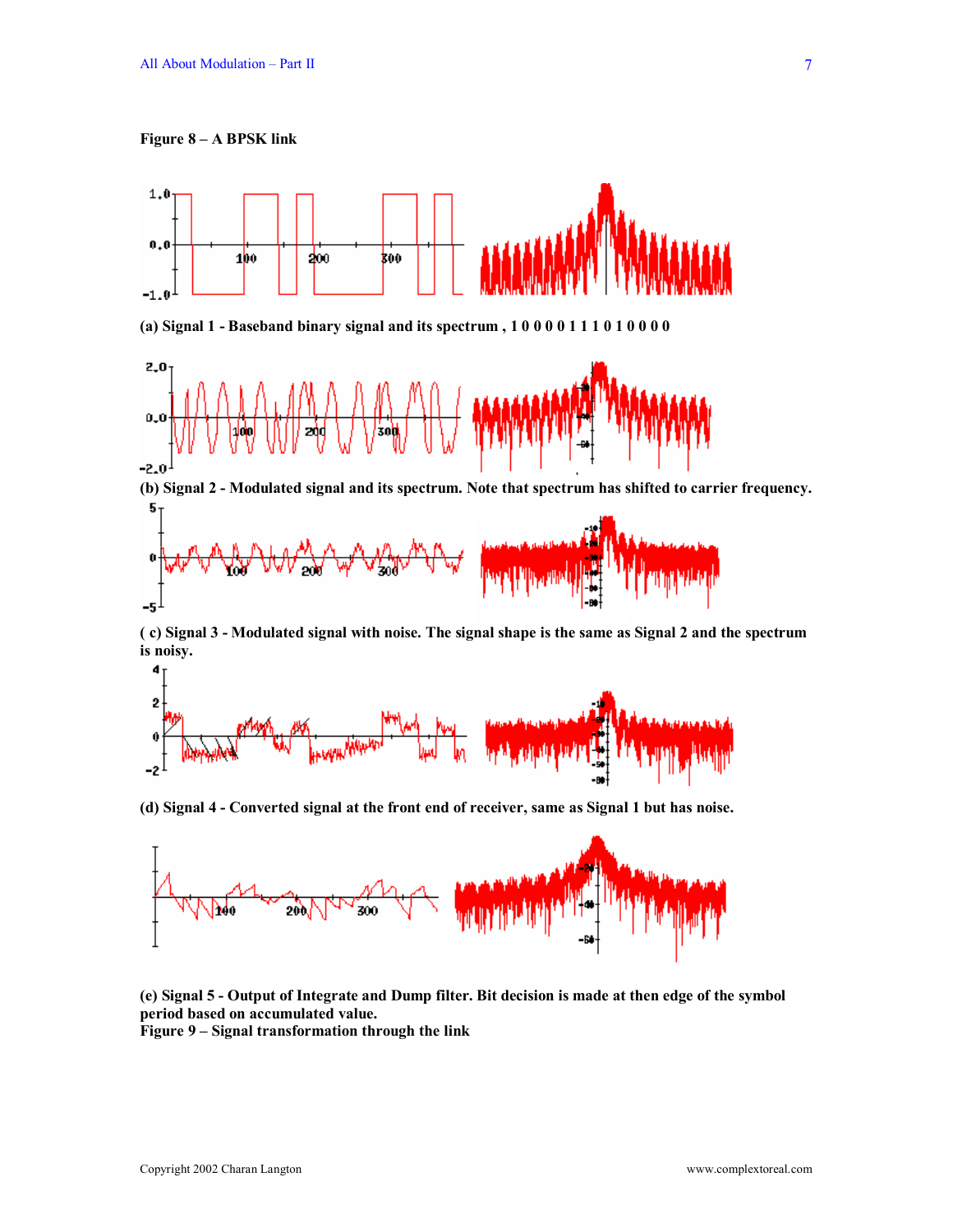

# **Figure 10 - Threshold Comparator output = 1 0 0 0 0 0 0 1 0 0 0 0 1 1 1 0 0 0 , Underlined bits received in error.**

The Integrate and Dump filter works by adding up the individual voltage values at each sample during the bit. In that it is an integrator. At the end of the bit period it resets itself to start anew for the next bit. The sum of all the values give a triangle-like shape and bit decision is made based on the last value.

This basic link assumes that this system has infinite bandwidth and has no other distortions such as intersymbol interference, non-linearities, etc. And most importantly the noise is purely Gaussian, or AWGN, Additive White Gaussian Noise, and this is a very common assumption in communications.

Below we draw two events; one of transmitting a signal of 1 volt peak amplitude and the other a signal of - The figures shows three cases. In each case the nominal voltages are +1 and -1 volts but the variance (the amount of noise) is different. In the first case it is 1, the second case it is .5 and third case .1 v. The pictures show the distribution of received voltages for each of the two signals.



# **Figure 11 - The received voltage of two signals of 1 and -1 volts are distributed around the mean value with variance equal to the noise variance of the channel.**

Even though all three cases have the same mean values, they overlap by a different amount. The amount of overlap is a function of how much noise is present. The larger the noise variance, the larger the overlapping and intuitively that means a larger probability of error.

#### **Computing the Bit Error Probability**

How do we figure out the probability of being in this overlapped area? Let's take a binary signal, where a 0 is sent by signal of amplitude  $V_0$  and a 1 with amplitude of  $V_1$ .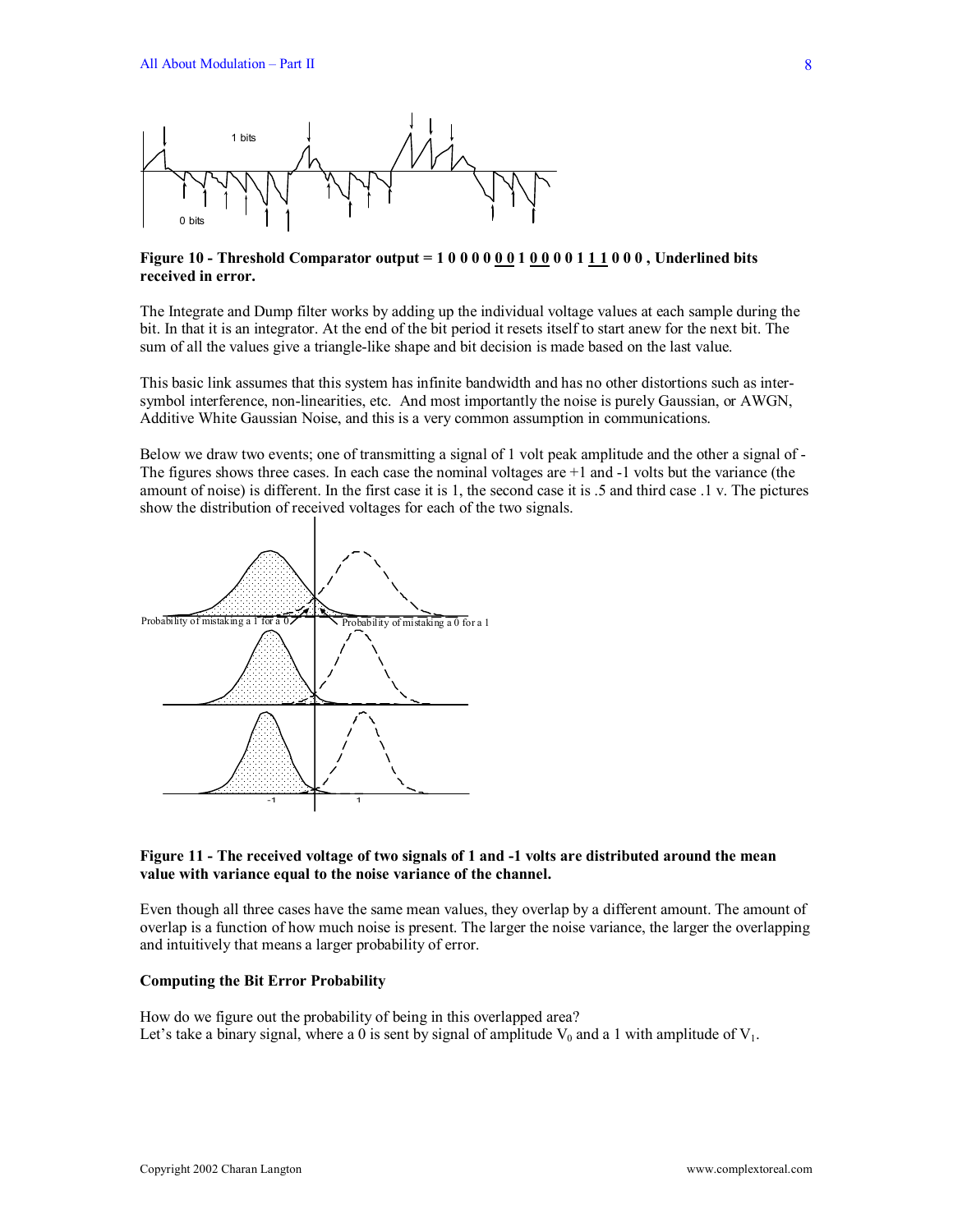

#### Figure 12 – Two signals with an arbitrary threshold

 $s_1$  is the signal received.(It is function of time t, but I am leaving out the index to make it easier to read.) It includes noise, n (also function of time, t.) so that it is really equal to the original amplitude  $V_1$  plus noise.

 $s_1(t) = V_1 + n(t)$ 

and the noise is given by

 $n = s_1 - V_1$ 

Similarly for a 0 bit, the received signal is a sum of the original amplitude of  $V_0$  plus noise.

$$
s_0 = V_0 + n
$$
  

$$
n = s_0 - V_0
$$

We set the decision boundary at an arbitrary point between the two signals, at amplitude T.

A decision error is made when noise at the sampling instant exceeds one-half the difference between the two discriminating amplitudes. It is also obvious we want this difference to be as large as possible to minimize errors. The BER, we will see shortly is a function of this "distance" between the signals and we want this distance large. Signals like countries want as few neighbors and as far away as possible! This noise level is given by

$$
|n| \ge \frac{V_1 - V_0}{2} \tag{14}
$$

If  $V_1 = 1$  v and  $V_0 = -1$  v, then the noise level that will cause error is greater than 1. Two different errors can happen, one for mistaking a 1 for a 0 and vice versa. The probability of each is the area under the curve starting at the threshold, T and going to infinity in the opposite direction as we can see in Figure 10.

Let's write the expression for this error. We recognize that the received voltages are randomly distributed with mean equal to the transmit voltage and variance equal to noise power. We use the probability density function (Eq. 7) of a Gaussian variable as our starting point with mean of the process equal to  $V_0$  and  $V_1$ and  $s_0$  an  $s_1$  being the received random variables. The variance of the process is  $\sigma$ .

$$
P(e|1) = \int_{-\infty}^{T} \frac{1}{\sigma \sqrt{2\pi}} e^{-(S_1 - V_1)^2 / 2\sigma^2} ds_1
$$

This is equal to the shaded area shown on the left in Figure 12. Similarly, the probability of error when a 0 is sent is, shown in right shaded in Figure 12.

12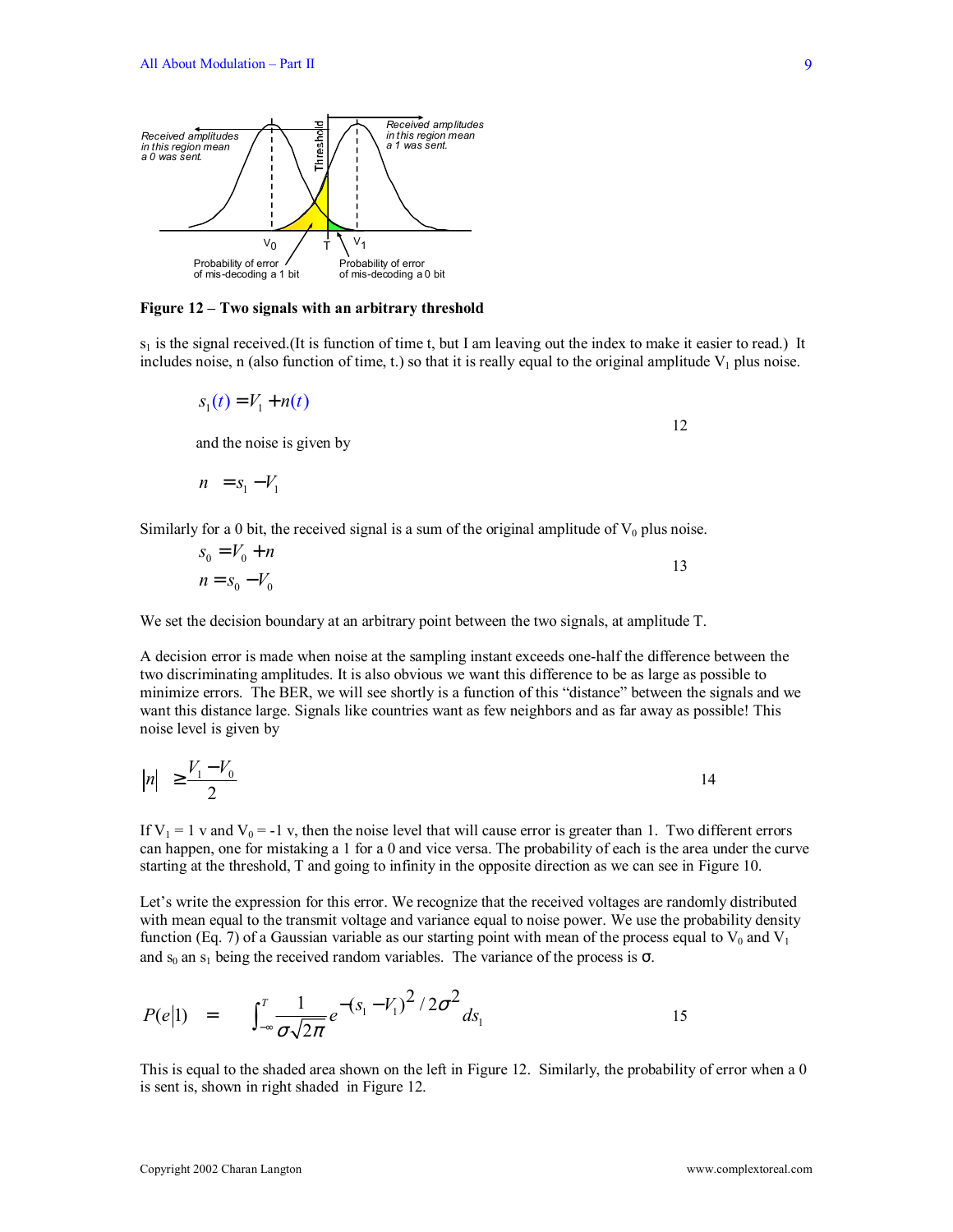$$
P(e|0) = \int_{T}^{\infty} \frac{1}{\sigma \sqrt{2\pi}} e^{-(S_0 - V_0)^2 / 2\sigma^2} ds_0
$$

The total probability of both events, using Eq.7 is

$$
P(e) = \frac{1}{2} \int_{-\infty}^{T} \frac{1}{\sigma \sqrt{2\pi}} e^{-(S_1 - V_1)^2 / 2\sigma^2} ds_1 + \frac{1}{2} \int_{-\infty}^{T} \frac{1}{\sigma \sqrt{2\pi}} e^{-(S_0 - V_0)^2 / 2\sigma^2} ds_0
$$

Without making it any more complicated, let me say that when we take the differential of the above equations and set it to zero, we obtain the following value for the optimum threshold, T.

$$
Threshold = \frac{V_1 + V_0}{2}
$$

Makes sense! This is the average value, assuming that both 0s and 1s are equiprobable as they usually are. Now substitute the value of the threshold T, into the Eq. 17, and using Eq. 9 as a guide, we can write Eq. 17 in at least shorter if not totally friendly form as

$$
P(e) = \frac{1}{2} erfc\left(\frac{V_1 - V_0}{2\sqrt{2}\sigma}\right)
$$

This can also be expressed in the alternate Q function format, which is equal to the erfc function by

$$
erfc(x) = 2Q(\sqrt{2}x)
$$

Q function is often used in books but since erf and erfc tabulations are more readily available in Excel and Matlab, Q function is used less often. Here is the above BER equation in Q format.

$$
P(e) = Q\left(\frac{V_1 - V_0}{2\sigma}\right) \tag{21}
$$

We can further manipulate this equation by noting that we can write this equation as

$$
P(e) = \frac{1}{2} erfc\left(\frac{A}{2\sqrt{2}\sigma}\right)
$$

where

$$
A = V_1 - V_0
$$

By Parsevals' Theorem, we determine the power of this difference signal as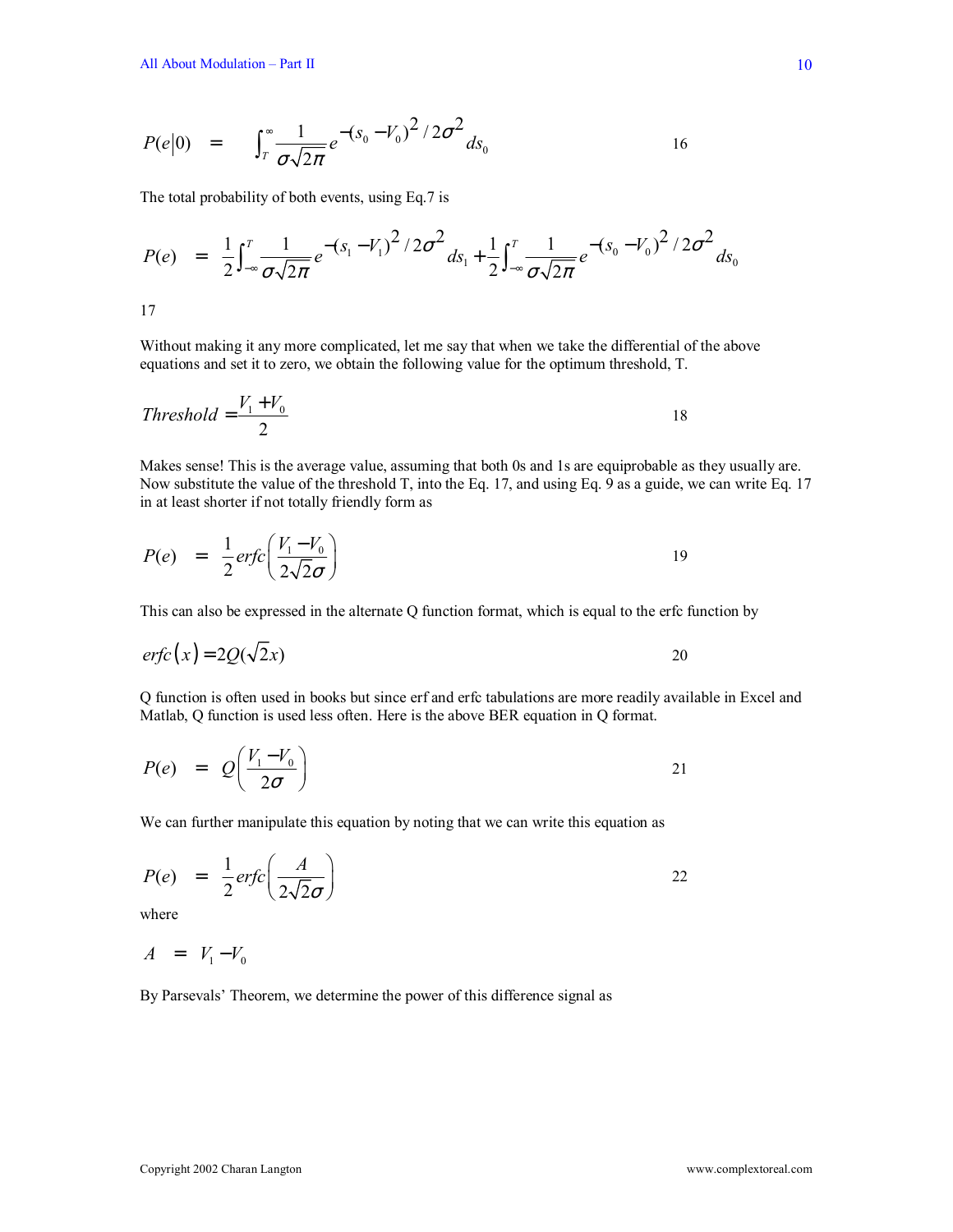$$
A^{2} = \int_{-\infty}^{\infty} (V_{1} - V_{0})^{2} dt
$$
  
= 
$$
\left[ \int_{-\infty}^{\infty} (V_{1})^{2} dt + \int_{-\infty}^{\infty} (V_{0})^{2} dt - 2 \int_{-\infty}^{\infty} (V_{1}V_{0}) dt \right]
$$
  
= 
$$
\underline{E_{1}} + E_{0} - 2\sqrt{E_{1}E_{0}} \sigma_{10}
$$

We note that bit energy is defined as the product of bit time with the square of the instantaneous amplitude squared.

$$
E_0 = \int_{-\infty}^{\infty} (V_0)^2 dt
$$

To deal with the last term in Eq, 23, we define correlation factor ρ, as

$$
\rho_{10} = \frac{1}{\sqrt{E_0 E_1}} \int_{-\infty}^{\infty} V_1 V_0 dt
$$

Now rewrite the Eq. 23 as

$$
P(e) = \frac{1}{2} erfc\left(\sqrt{\frac{E_1 + E_0 - 2\sqrt{E_1 E_0} \rho_{10}}{2N_0}}\right)
$$
  
where  

$$
N_0 = \frac{\sigma^2}{2}
$$

The average bit energy of a signal is the average energy of all its individual bit energies. In this binary case, we have

$$
E_{b(\text{avg})} = \frac{E_1 + E_0}{2} \tag{27}
$$

Now set  $\rho_{10} = -1$  because this will give us the conditions for the lowest BER.

$$
P(e) = \frac{1}{2} erfc\left(\sqrt{\frac{E_b(1-R)}{2N_0}}\right)
$$

where

$$
R = \frac{2\sqrt{E_1 E_0}}{E_1 + E_0} \rho_{10}
$$

The value of R is lowest when  $E_1 = E_0$  and  $\rho_{10} = -1$ , all these conditions are true for BPSK.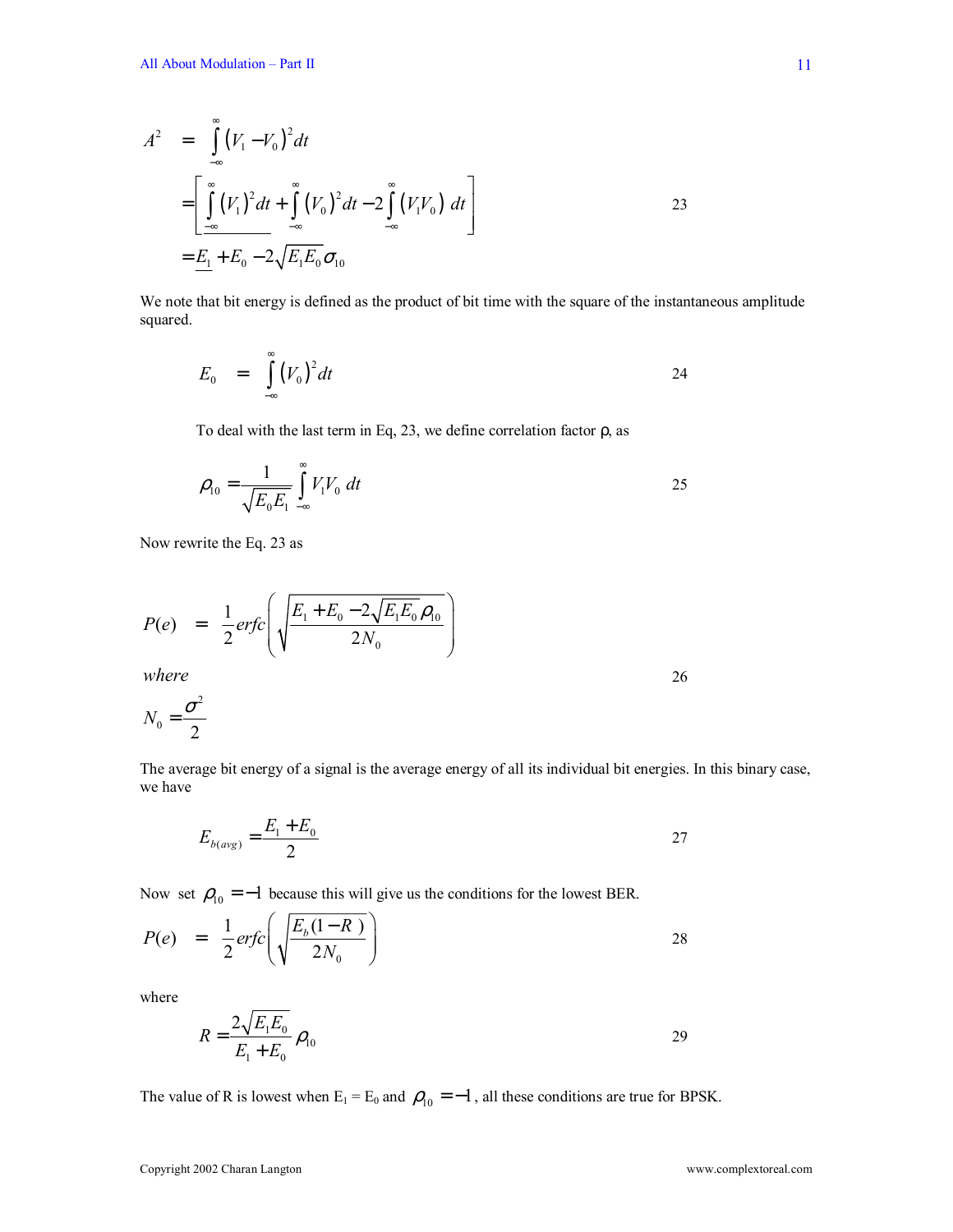So now we get the easy to use (Ha!) BER equation for a binary BPSK signal with unshaped pulses (unlimited bandwidth), no distortions and Gaussian noise environment using an "optimum receiver". We know that BPSK satisfies the important condition that its  $\rho = -1$ , since cos wt and sin wt, the two pulses used are exactly anti-podal.

$$
P(e) = \frac{1}{2} erfc\left(\sqrt{\frac{E_b}{N_0}}\right)
$$

Since erfc is a monotonically decreasing function, we conclude

*1. The bit error rate experienced by the link is proportional to the "distance" or dissimilarity between the symbol.* 

*2. The most dissimilar signals are BPSK because we use a sine and a cosine to represent the symbols. Hence BPSK BER forms the limit of lowest BER for a signal.* 

*3. All other modulations have a* ρ *which is larger than -1 and so their BERs must also be larger than BPSK.* 

*4. The bit error rate is proportional to the variance of the noise. Large variance means larger BER.* 

#### **Bit error of a QPSK signal**

A QPSK signal can be seen as two independent BPSK signal, on I and Q channels. If  $P_{el}$  is the probability of error of the I channel (computed by Eq. 31) and  $P_{eQ}$  is the probability of errors of the Q channels, then we can write the probability of QPSK symbol error (that is either the I or Q or both channels make an incorrect decision, causing the QPSK symbol to be mis-decoded.)

$$
P(e) = P_{el} + P_{eQ} - \frac{P_{el}P_{eQ}}{P}
$$

Assuming that these probabilities are small, and both channels have same error rate, we can ignore the last term.

$$
P(e)_{QPSK} \approx 2P_{el} = 2P_{eQ}
$$

This says that the QPSK symbol error rate is twice that of BPSK. Now write the error probability of the QPSK.

If 
$$
P(e)_{sym-BPSK} = \frac{1}{2} erfc \sqrt{\frac{E_s}{N_0}}
$$
  
then  $P(e)_{sym-QPSK} = erfc \sqrt{\frac{E_s}{N_0}}$  32

Note that although I have been kind of loose with my terms, mentioning bits and symbols in the same breath, I need now to explicitly state that the error rate we computed for BPSK case was the error rate of its symbol and not bit. But since for BPSK, a symbol is equal to just 1 bit, it causes no errors. That's no longer true for QPSK which has 2 bits per symbol. An error in a symbol can mean 1 or 2 errors. So the above calculation is for a QPSK symbol. To compute the bit error rate, need to consider Gray coding.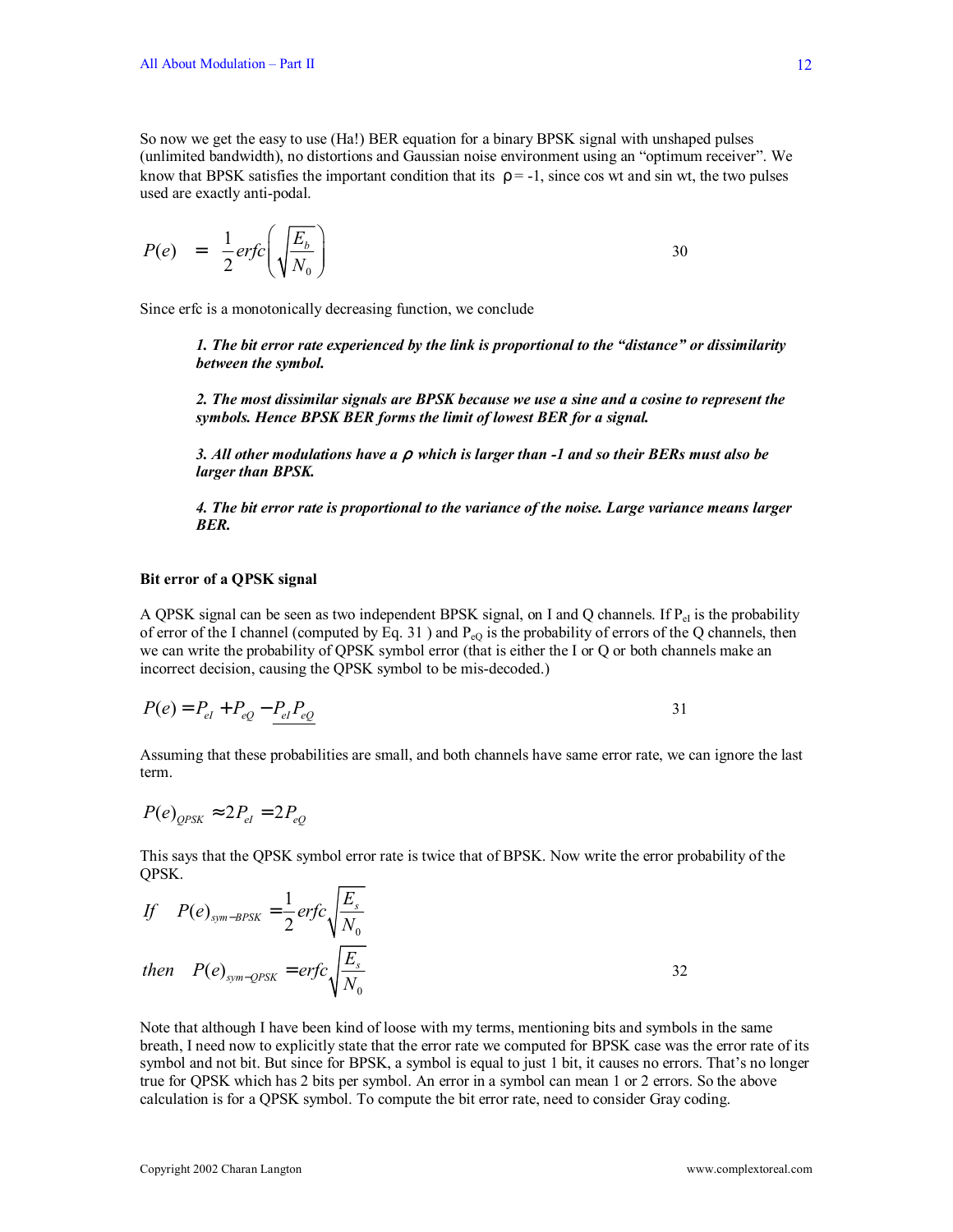#### **Bit and Symbol error rates for QPSK**

Example: Imagine two independent BPSK streams. We transmit 1000 bits and see two errors in one and three in the other. The bit errors rate individually is .002 and .003 and is .0025 on the average.



Figure 13 – QPSK can be represented by two independent BPSK streams. Its BER is the sum of bit **errors of both streams vs. total bits.** 

Now imagine the same thing but as a QPSK signal, which is what it is when you have two BPSK streams together.



#### Figure 14 – Each bit error represents a symbol mistake in QPSK.

Each time a bit is decoded incorrectly, the whole symbol is wrong. Now we have 5 symbol errors.



Figure 15 a – On the average if a symbol is mistaken, there will be 1.33 bit errors. If we consider only **the adjacent symbol errors, (ignore the red link) then on the average, there will be 1.5 errors per symbol for a QPSK that is numbered according to natural numbering and one bit per symbol for Gray coded QPSK.** 

If Symbol 1 is mis-decoded, then we can have on the average  $1+1+2/3 = 1.33$  bits in error per miscoded symbol If we ignore the possibility that symbol 1 will be mistaken for symbol  $3$  – they are 180 degrees apart in phase  $-$  the average number of bits decoded incorrectly is 1.5.

But we can reduce this BER by utilizing Gray coding, which will reduce average miscoded bits down to one per symbol.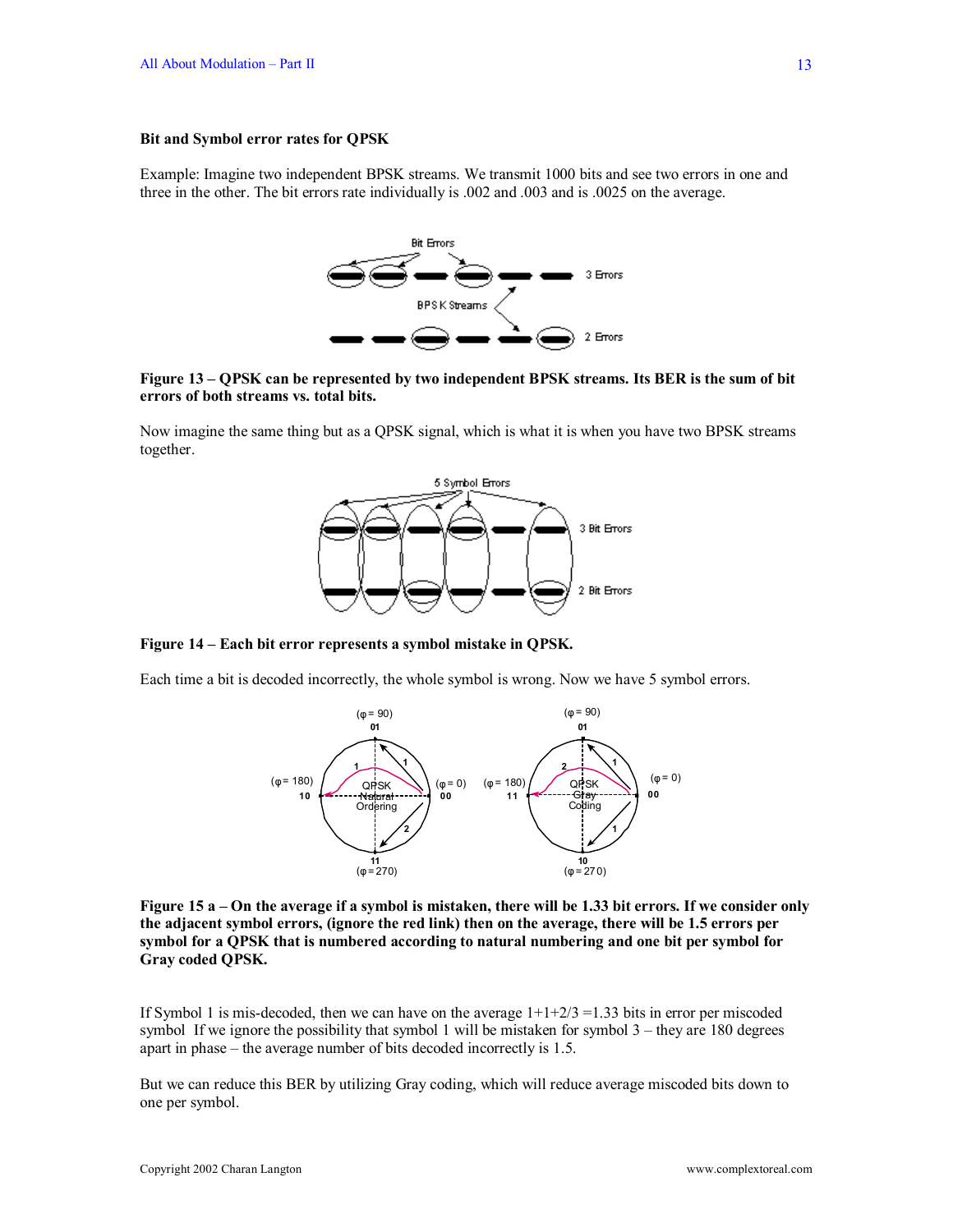If we organized the symbols such that adjacent symbols are only 1 bit apart then, decoding a symbol incorrectly will lead to making only a 1 bit error. If adjacent symbols are organized in a binary fashion, this is not the case and 50% of the time, a miscoded symbol will mean two bit errors. Gray coding helps us to organize our signaling such that adjacent symbols are different by exactly one bit and hence the Bit Error rate for QPSK is one-half the symbol error rate.

Since there are two bits per symbol, the BER of a QPSK when it is Gray coded can be written as

$$
P(e)_{QPSK} = \frac{1}{2} erfc \sqrt{\frac{E_b}{N_0}}
$$

This is exactly the same as BPSK.

### **Gray coding and 8-PSK modulation**

In 8-PSK modulation we transmit 8 symbols. Each one of these symbols represents 3 bits. How do we decide which symbol should represents which bit pattern. The first choice is the binary order, called natural order here in Column 2. We can alternately also number the symbols by a different ordering, Gray coding as in Column 4.

## Table I – Natural vs. Gray coding of symbols

| Symbol Natural | <b>Number Ordering</b> | Bit Diff. to<br><b>Next</b><br><b>Neighbor</b> | Gray<br>Coding | <b>Bit Diff.</b> to<br><b>Next Neighbor</b> |
|----------------|------------------------|------------------------------------------------|----------------|---------------------------------------------|
|                | 000                    | 3                                              | 000            |                                             |
| 2              | 001                    |                                                | 001            |                                             |
| 3              | 010                    |                                                | 011            |                                             |
| 4              | 011                    |                                                | 010            |                                             |
| 5              | 100                    | 3                                              | 110            |                                             |
| 6              | 101                    |                                                | 111            |                                             |
| 7              | 110                    | 2                                              | 101            |                                             |
| 8              |                        |                                                | 100            |                                             |

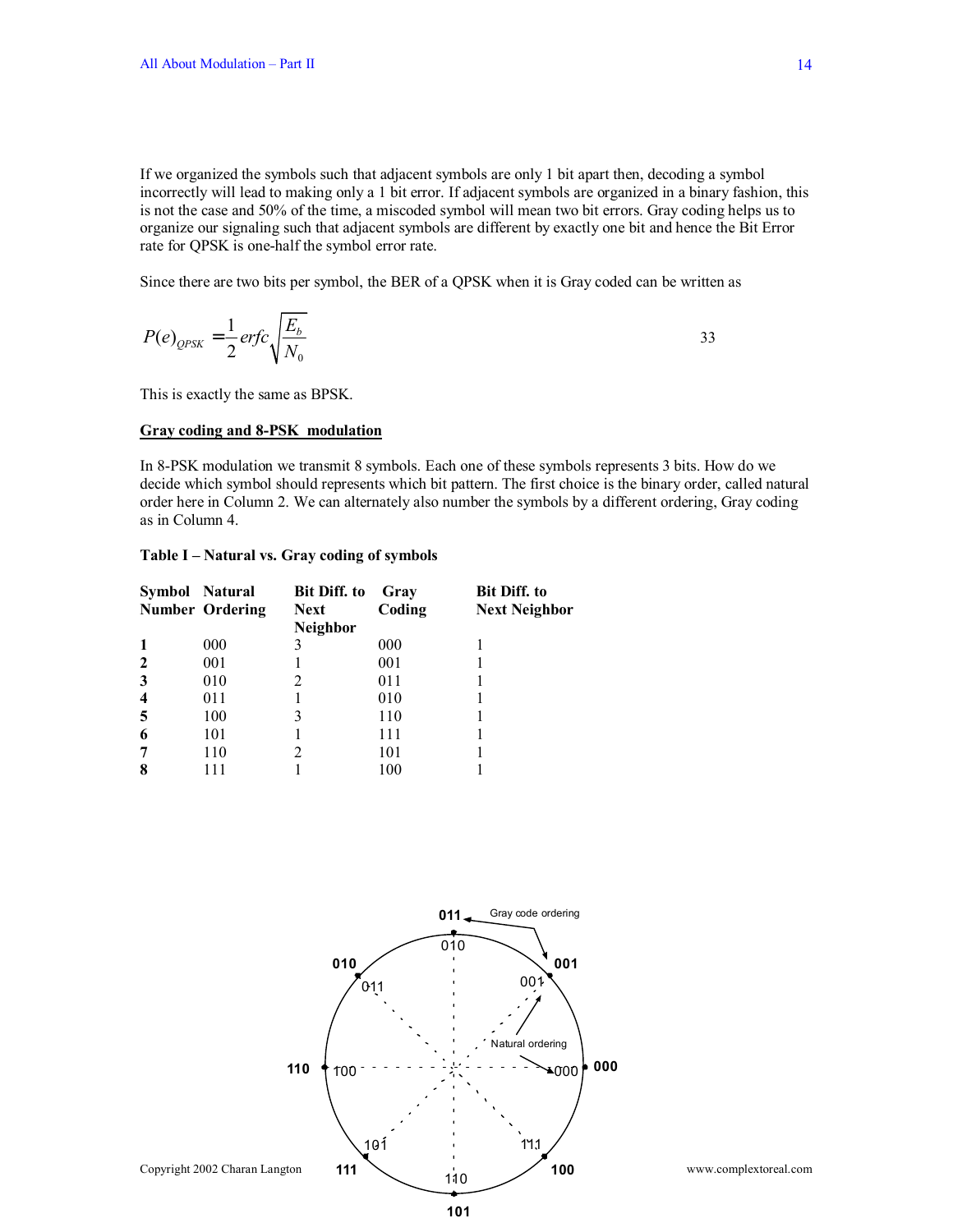#### **Figure 16 - Mapping bits to symbols, natural and Gray Coding**

### **Natural Ordering**

Notice that symbol 1 differs from symbol 2 by only 45 degrees of phase. So is it likely that when an error is made, one symbol will be mistaken for one that looks similar to it. And that means we may confuse symbol 2 for either 3 or symbol 1. It is more unlikely that we will mistake symbol 2 for symbol 6 as these two differ by 180 degrees. When a symbol is misidentified then the bit pattern that it stands for is also misdecoded.

- Symbol 4 is mistaken for Symbol 5; the bit pattern of symbol 4, 011 is decoded as 100. Three bit errors are made in the final information signal.
- Symbol 4 is mistaken for Symbol 3; the bit pattern of symbol 4, 011 is decoded as 010. One bit error is made in the final information signal.
- The average number of bits that are decoded incorrectly for this symbol is 2 bits.

#### **Gray Coding**

Now examine a different type of mapping where adjacent bit mappings differ by just one bit. Now when a mistake is made in identifying a symbol, then the maximum number of bits that will be wrong is one and not two as was the case for natural ordering.

This way of mapping the bit groups to the symbols is called Gray coding. Gray coding is far more natural then binary system. In nature such as in DNA and chemical structures we find that Mother Nature prefers Gray coding and uses it liberally where errors can be devastating. Gray coding is used for nearly all digital modulations starting with QPSK

### **Relationship of Bit Error Rate with Symbol Error Rate**

If a symbol consists of N bits, and if it is decoded incorrectly then the net effect is that anywhere from 1 to N bits could be decoded incorrectly. Let's take a look at QPSK which has 4 symbols. Since only one is correct, the probability of a bit error comes from

Symbol 2 - 1 bit error out of 2 Symbol 3 - 2 bit error out of 2 Symbol 4 - 1 bit error out of 2

So now we can write the bit error as

$$
P_b = \frac{\frac{1}{2} (1 \text{ bit error}) + \frac{1}{2} (1 \text{ bit error}) + \frac{2}{2} (2 \text{ bit error})}{3}
$$

There are three symbols that have errors, and each adds to the total bit errors as shown above.

$$
P_b = \frac{2}{3} P_s \tag{34}
$$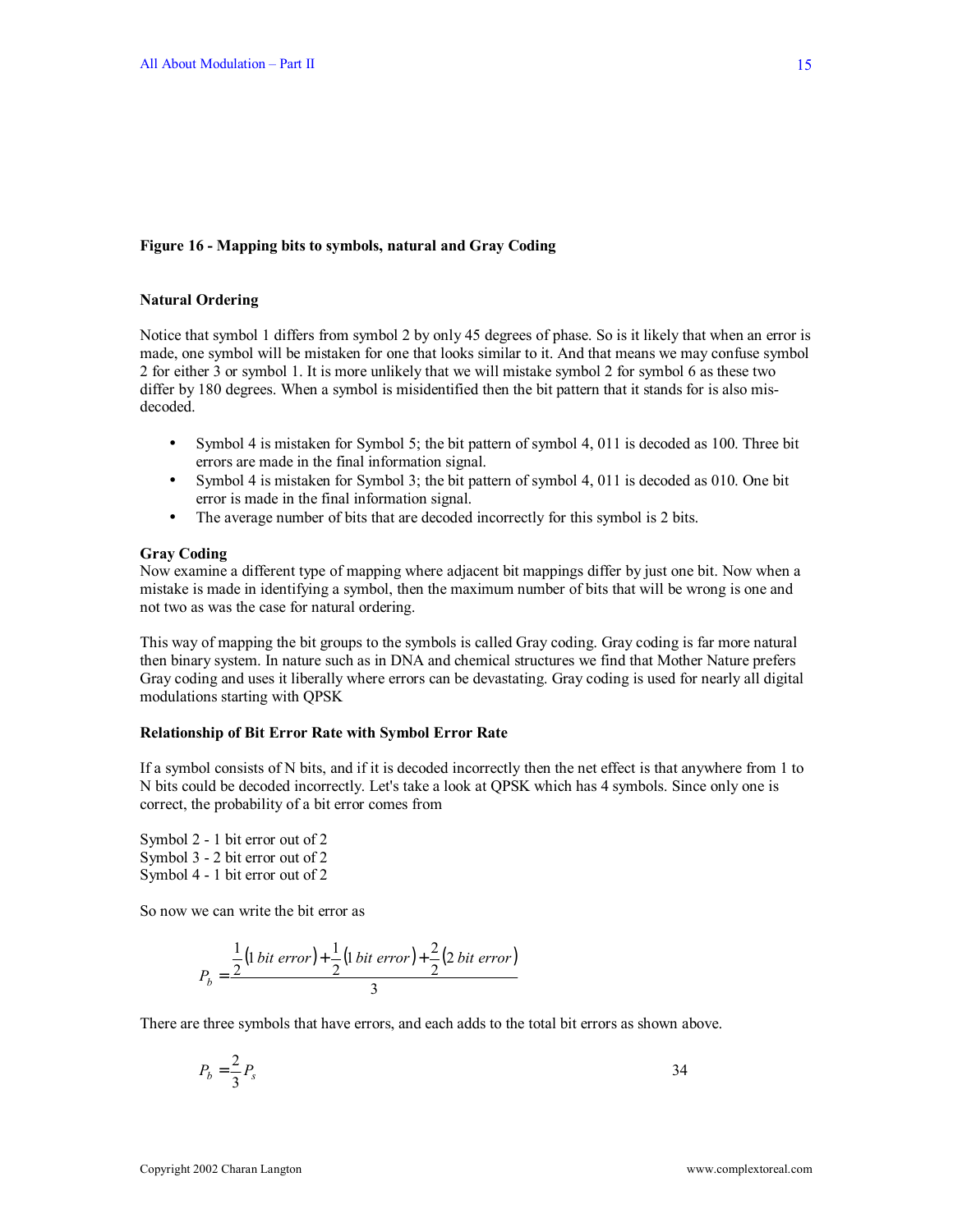And if the signal is gray coded this improves by factor of N which is the number of bits per symbol.

$$
P_b = \frac{M/2}{M-1} P_s
$$

The following table gives a list of BER relationships. One of the outstanding things is that BER is a function of only one variable, Eb/N0. However, don't forget that these are theoretical equations under ideal conditions, that is no ISI, no distortions, no filtering effects, no amplitude non-linearities, no fading. In fact when we incorporate all these effects, the required  $E_b/N_0$  to achieve a certain BER goes up considerably. What these numbers do provide is a baseline from which we can judge improvements and degradations.

#### **Inter-symbol distance concept**

Constellation diagrams are very important in developing intuitive understanding of BER. The constellation lets us see the signals as population of objects from which the receiver must pick out the correct one. How densely packed are the symbols? This is obviously the key to how good the bit error rate of a signal will be. We want a lot of signals but we also want them to be "different" from each other so mistakes are not frequent.

Note that the bit energy of a modulated signal is equal to

$$
E_b = P_c T_b \tag{36}
$$

Where  $P_c$  is carrier power and  $T_b$  the bit time of the information signal. The carrier power is defined as

$$
P_c = \frac{A^2}{2}
$$

The symbol energy is defined as

$$
E_s = P_c T_s \tag{37}
$$

The bit time and symbol time of BPSK is the same, so its bit and symbol energies are the same. For QPSK, which has two independent I and Q channels, we have

$$
E_s = P_c T_s = \frac{A^2 T_s}{2} \tag{38}
$$

This energy is divided equally between the I and Q channels, so we have

$$
E_s = P_c T_s = \frac{A^2 T_s}{2} \rightarrow \frac{A^2 T_s}{4} \rightarrow E_b = \frac{A^2 T_b}{2}
$$
  

$$
\frac{A^2 T_s}{4} \rightarrow E_b = \frac{A^2 T_b}{2}
$$

Bit times for QPSK are related by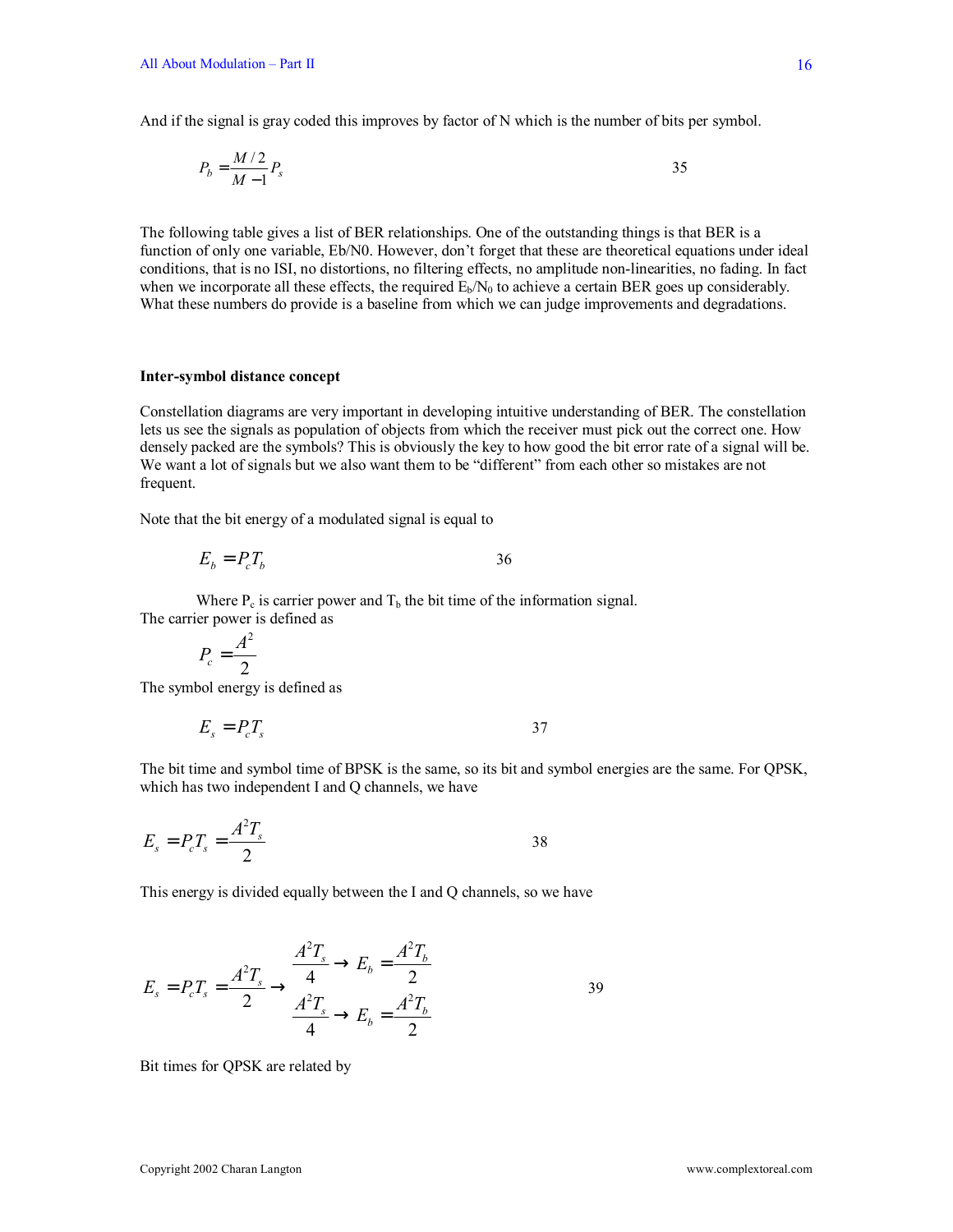$$
E_{b(BPSK)} = \frac{A^2 T_b}{2}
$$
  

$$
E_{b(QPSK)} = \frac{A^2 T_b}{2}
$$

Now lets' examine the constellation of a BPSK signal. Each point is located at an amplitude equal to  $\sqrt{E_b}$ from the origin.



## Figure 17 – The distance between the two BPSK symbols is the largest that is possible and that means **that these two symbols are least like each other.**

We define distance as the degree of dissimilarity between signals. The distance of BPSK symbols to the origin is  $\sqrt{E_b}$  and the distance between the two points is

$$
d = 2\sqrt{P_c T_b} = 2\sqrt{E_b}
$$

This distance although expressed as a scalar quantity is the property of the signal space. It has no physical meaning but is very very helpful in understanding how different modulations result in different bit error rates.

Let's rewrite the BER equation of a BPSK signal by setting

$$
E_b=\frac{d^2}{2}
$$

Now substitute d for  $E_b$ ,

$$
P(e) = \frac{1}{2} erfc \sqrt{\frac{E_b}{N_0}}
$$
  
=  $\frac{1}{2} erfc \sqrt{\frac{d^2}{4N_0}}$  42

This equation tells us that the BER is directly related to intersymbol distance d. Let's see how this applies to other PSK modulations.

# **BER and QPSK inter-symbol distance**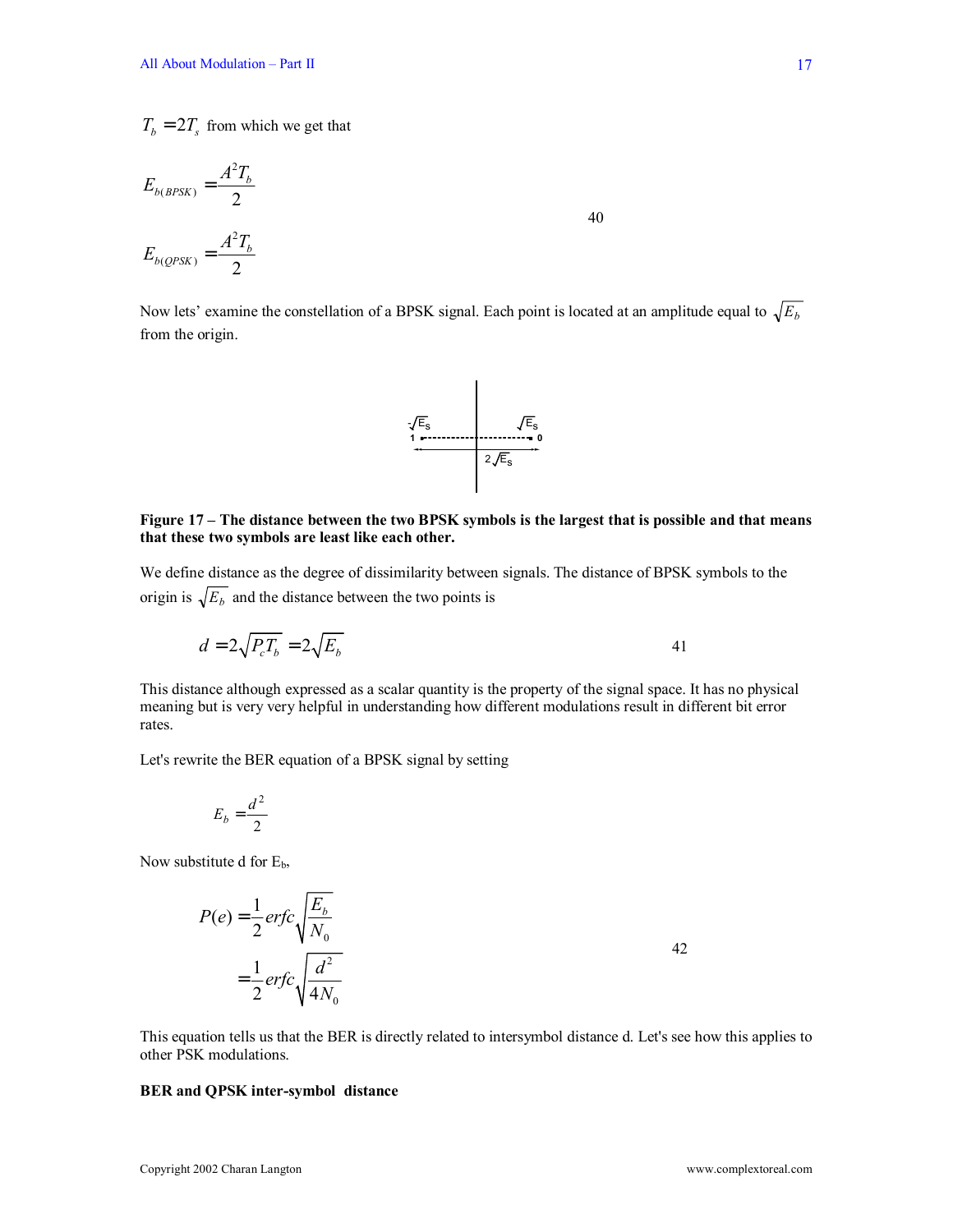

Figure 18 – QPSK inter-symbol distance is same as BPSK

The QPSK inter-symbol distance is equal to

$$
2\sqrt{E_b} \tag{43}
$$

when we substitute this into Eq. 42, we get

$$
P(e) = \frac{1}{2} erfc \sqrt{\frac{d^2}{4N_0}}
$$
  
=  $\frac{1}{2} erfc \sqrt{\frac{4E_b}{4N_0}}$   
=  $\frac{1}{2} erfc \sqrt{\frac{E_b}{N_0}}$  44

This is same as BPSK, again.

### **BER and Inter-symbol distance for 6-PSK**

Now examine a M-PSK signal space where  $M = 8$ . The signal space for a M-PSK is always a circle, and each bit sequence of N bits is represented by one of these M symbols.

 $M = 2<sup>N</sup>$  and  $M = 8$ ,  $N = 3$ , for 8-PSK, where three bits can be represented by one symbol. Each signal is this circular space is located at a distance  $\sqrt{P_sT_s}$  from the origin. Each symbol is 360/M degrees apart. So 8-PSK signals are 360/8 = 45 degrees apart. For small M, the distance d between symbols is given by

$$
d^2 = 4NE_b \sin^2\left(\frac{\pi}{M}\right) \tag{45}
$$

for 8-PSK,  $M = 8$  and N=3, we get

$$
d^2 = 12E_b
$$

Plug this into equation 42, we get BER of 8-PSK,

46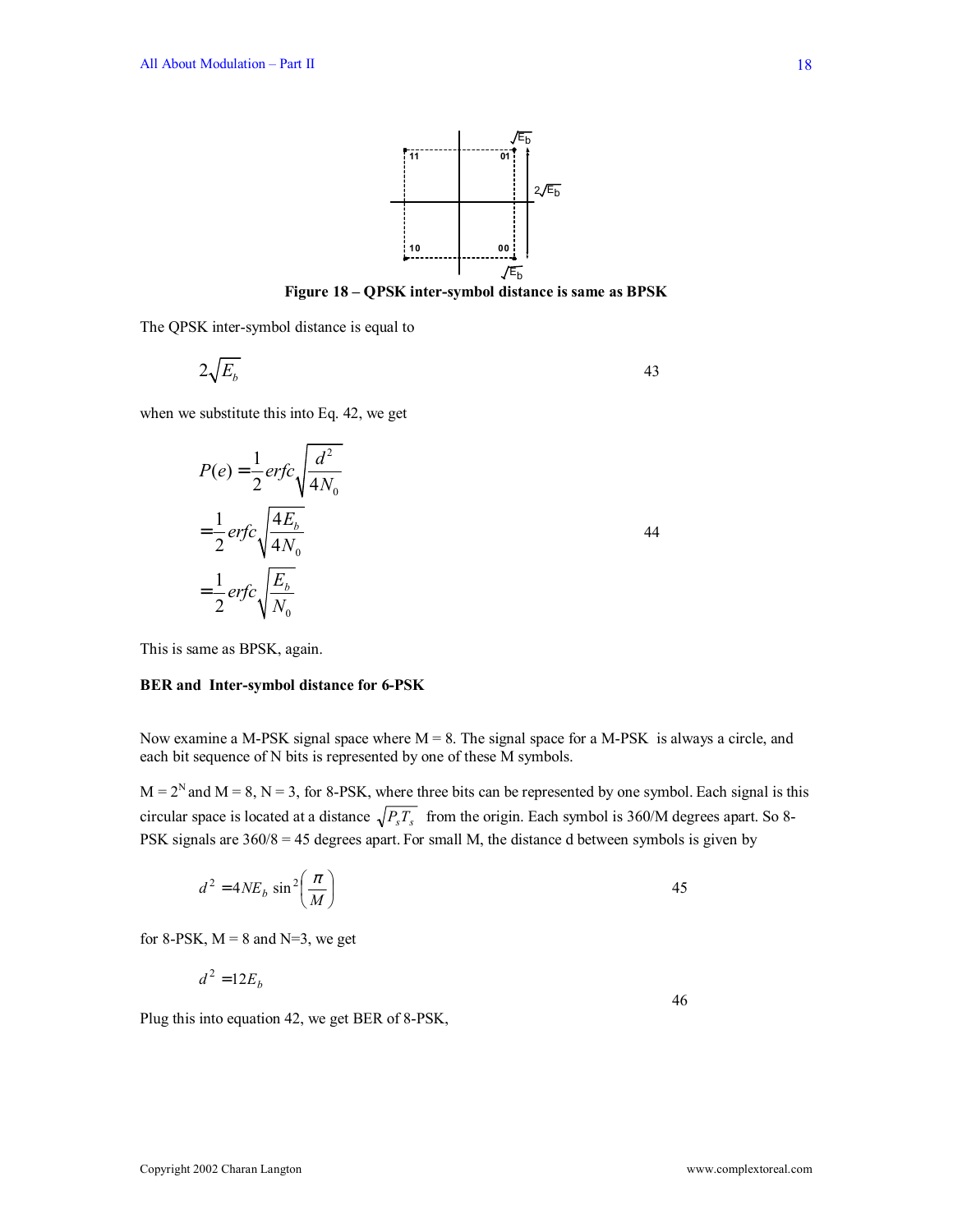$$
P(e) = \frac{1}{2} erfc \sqrt{\frac{E_b}{N_0}}
$$
  
=  $\frac{1}{2} erfc \sqrt{\frac{d^2}{4N_0}}$   
=  $N \frac{1}{2} erfc \sqrt{\frac{12E_b}{4N_0}}$   
=  $\frac{3}{2} erfc \sqrt{\frac{3E_b}{N_0}}$ 

Of course, we can extrapolate to this any M-PSK by using consistent values of M and N in equation.

## **BER and Inter-symbol distance of 16-QAM**

Now let's do M-QAM, specifically 16-QAM. We will compute its BER using the concept of the distance. Now we have 16 symbols to transmit, with each symbol standing for 4 bits.



# Figure 19 – 16-QAM constellation. Its inter-symbol distance is smaller than 16-PSK.

In PSK, all signals were at the same distance from its neighbor. There was only one inter-symbol distance to be computed. Here we have three different types of symbols, those that are in the middle and have neighbors on all sides, and those that are on the sides so have neighbors on only one side and those in the corners.

We assume that the inner most symbol is at (a, a) volts. First we will compute the signal energy. Energy of a symbol is equal to the sum the energy of all the individual symbols. Another way to look at symbol energy is to see it as the average energy of all different types of symbols. In case of PSK, all symbols have the same energy (since all the amplitudes are the same), PAM and others where the amplitudes vary would have different energies for the symbols. So we write the average energy as

$$
E_{av} = \frac{1}{M} \sum_{m=1}^{M} E_m
$$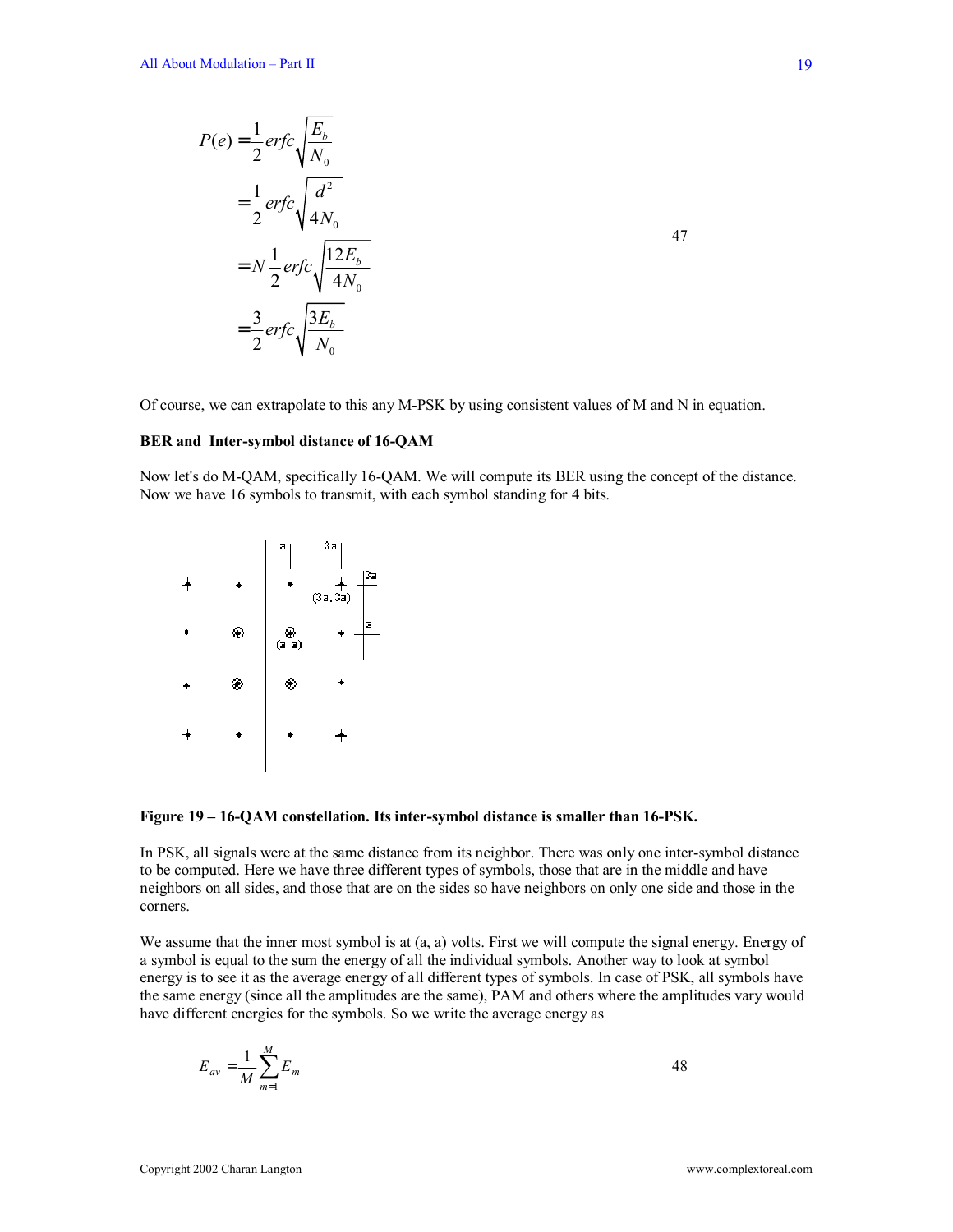The symbol energy is just the sum of all the individual energies of the different looking symbols.

$$
E_b = \frac{E_{av}}{N} = \frac{E_{av}}{\log_2 M}
$$

Using a as the distance, we can express the average energy of the symbol as

$$
E_s = \frac{1}{4} \Big[ (a^2 + a^2) + (9a^2 + a^2) + (a^2 + 9a^2) + (9a^2 + 9a^2) \Big]
$$
  
= 10a<sup>2</sup>

Now we have

$$
a = \sqrt{1E_s}
$$
  

$$
d = 2\sqrt{1E_s}
$$
50

And since in this modulation, each symbol represents 4 bits, we have

$$
E_s = 4E_b
$$
  

$$
d = 2\sqrt{4E_b}
$$
51

Compare this to the inter-symbol distance of QPSK which is

$$
d=2\sqrt{E_b}
$$

And 16-PSK, which is

$$
d = 2\sqrt{16E_b \sin^2 \frac{\pi}{16}} = 2\sqrt{15E_b}
$$
 52

The distance we just computed for 16-QAM is less than QPSK but more than 16-PSK. And what this says is that 16-QAM has a BER that is in between those two other schemes.

The BER of a 16-QAM is computed by plugging in this value of inter-symbol distance d in Eq 42. And we get,

$$
P(e) = \frac{1}{2} erfc \sqrt{\frac{E_b}{N_0}}
$$

$$
= \frac{1}{2} erfc \sqrt{\frac{d^2}{4N_0}}
$$

$$
= 4 \frac{1}{2} erfc \sqrt{\frac{4E_b}{N_0}}
$$

$$
= 2 erfc \sqrt{\frac{4E_b}{N_0}}
$$

53

# **BER and inter-symbol distance of a FSK signal**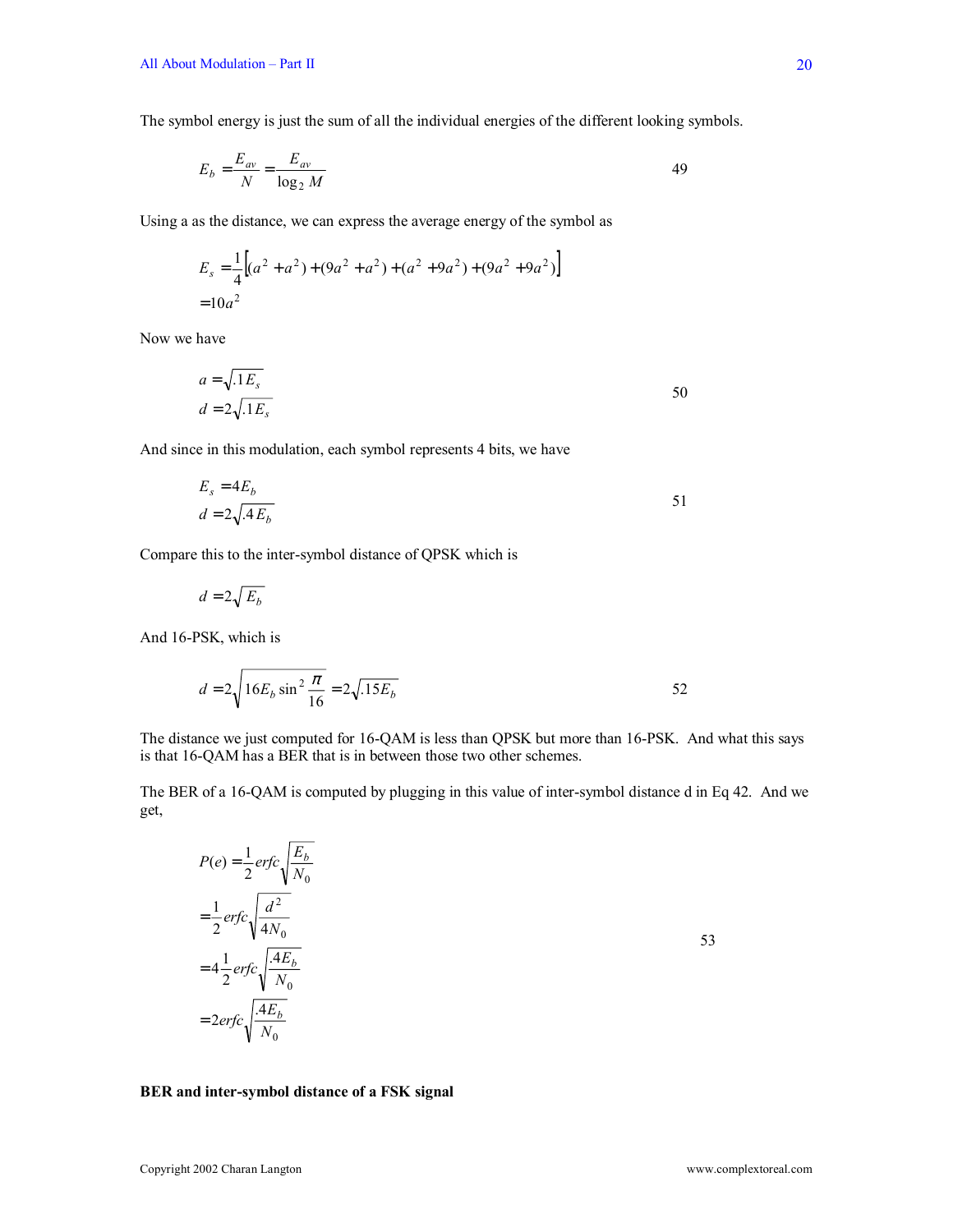

### Figure 20 – FSK with two signals of two different frequencies

In a FSK system, we have symbol signals given by

$$
u_1(t) = \sqrt{\frac{2}{T_b}} \cos 2\pi m f_c t
$$
  

$$
u_2(t) = \sqrt{\frac{2}{T_b}} \cos 2\pi n f_c t
$$

These are the FSK basis functions and are harmonics. The symbol signals are now given by (after scaling with  $E_b$ )

$$
s_1(t) = \sqrt{E_b} u_1(t)
$$
  

$$
s_2(t) = \sqrt{E_b} u_2(t)
$$

The signals are orthogonal when n and m are integers. Now imagine just a two dimensional system. The signals lie on the two axes and the distance between these two is easily computed as

$$
d = \sqrt{2E_b} \tag{56}
$$

This distance is larger than 4-PSK but smaller than 16QAM. Now the BER can be written as

$$
P_e = \frac{1}{2} erfc \sqrt{\frac{d^2}{N_0}}
$$
  

$$
P_e = \frac{1}{2} erfc \sqrt{\frac{E_b}{2N_0}}
$$

**Relative Inter-symbol distances**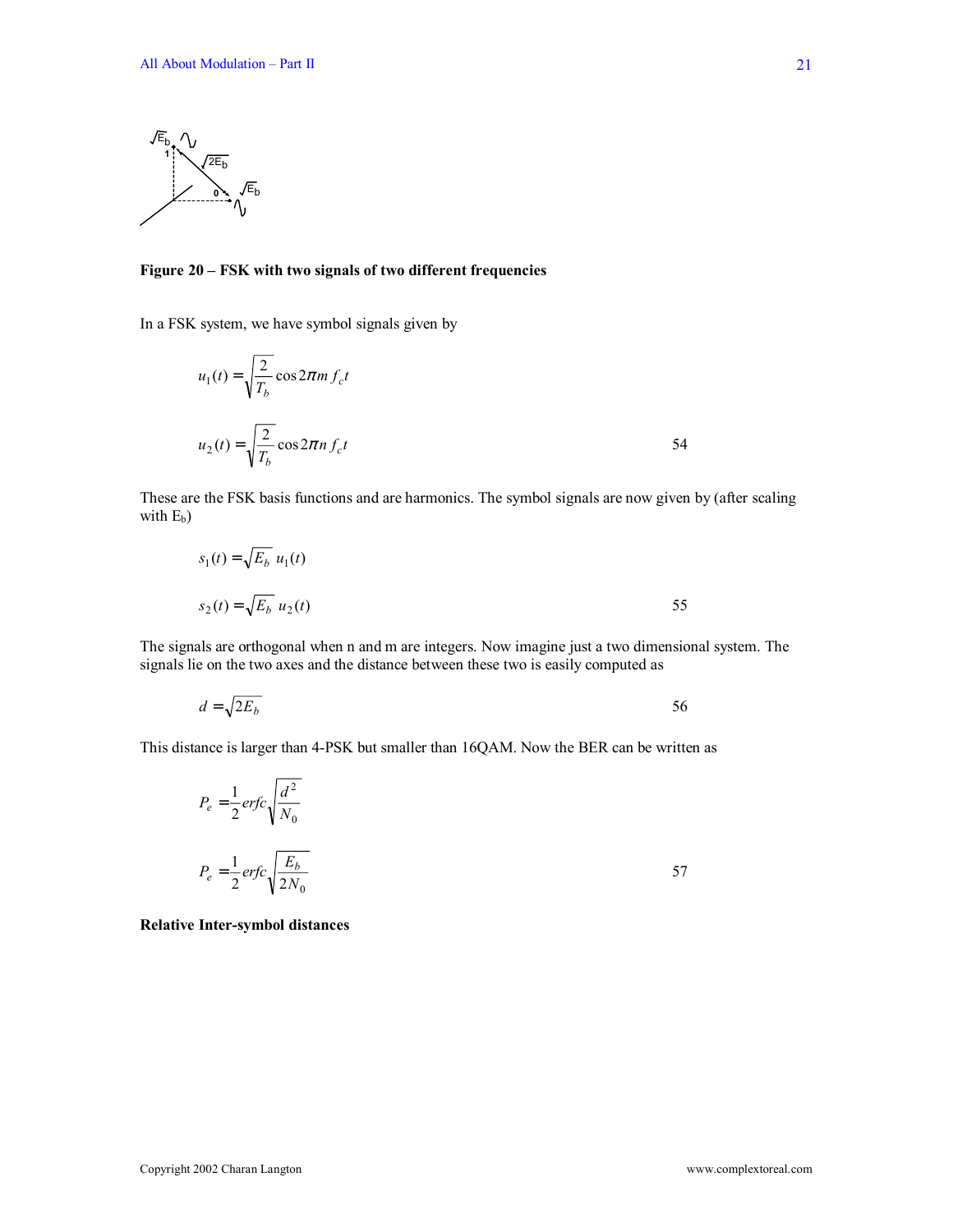

**Figure 20 - Inter-symbol distance decreases as number of symbols in a signal space goes up.** 

The above figure shows that for the same power signal, one with more symbols will have smaller intersymbol distance. This leads to larger bit error rates. This problem is excerbated by other distortions making the power required to operate these modulations non-linearly related to the linear case. Other techniques can be applied to control the distortions but there is no way to overcome the minimum required  $E_b/N_0$  for these modulations. Only with coding can we reduce the requirements down but then we do pay the price of a smaller throughput.

"No pain, no gain."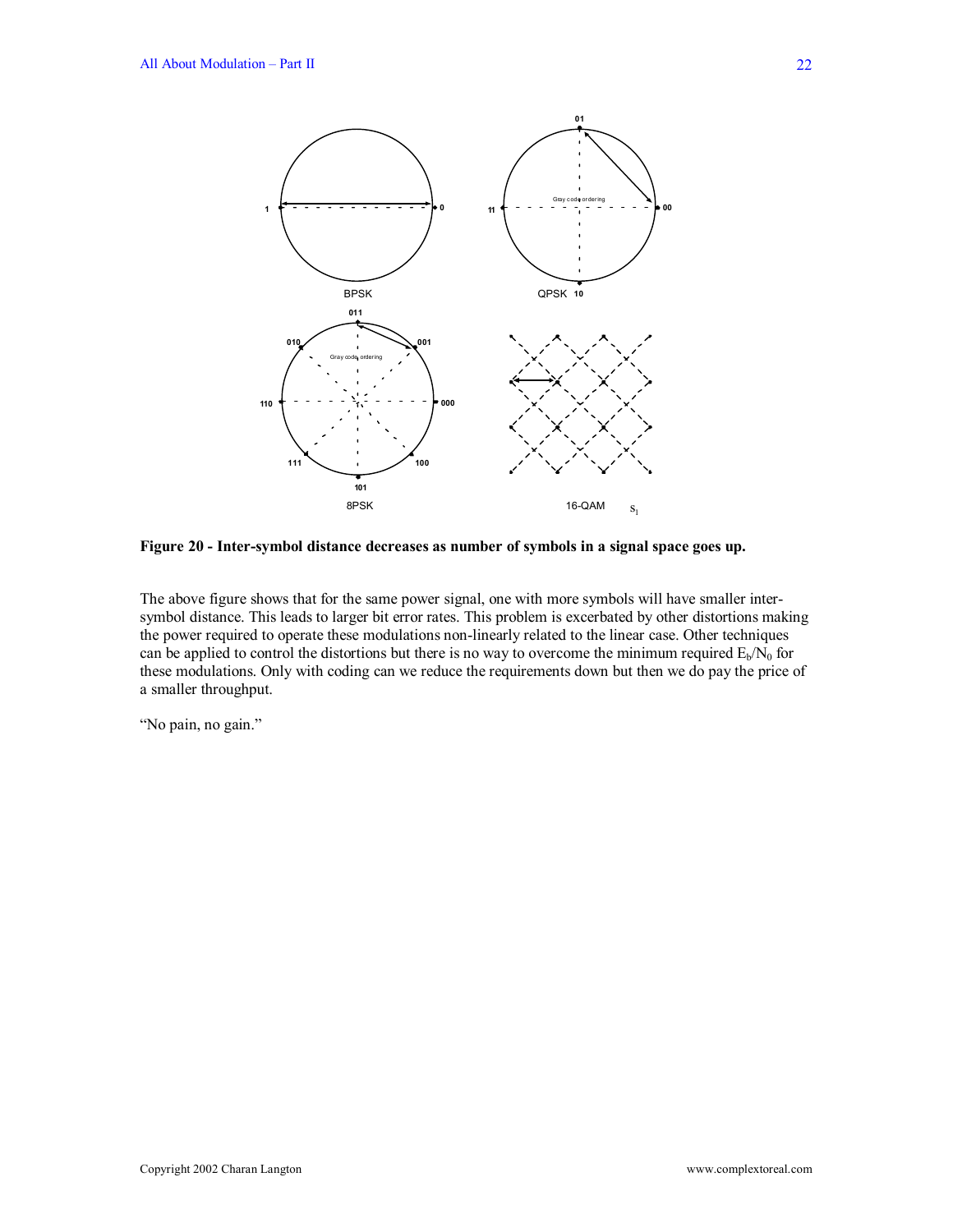

Figure 21 – BER curves for various modulations

**Table II - BER Equations** 

| Modulation   | $M = 2^N$ , N | Pe                                                              | Bandwidth |
|--------------|---------------|-----------------------------------------------------------------|-----------|
| <b>BPSK</b>  | 2, 1          | $\frac{1}{2} erfc\left[\frac{E_b}{N_0}\right]^{1/2}$            | $R_h$     |
| <b>QPSK</b>  | 4, 2          | $\frac{1}{2} erfc\left[\frac{E_b}{N_0}\right]^{1/2}$            | $R_h/2$   |
| <b>SQPSK</b> | 4, 2          | $\frac{1}{2}$ erfc $\left[\frac{E_b}{N_0}\right]^{1/2}$         | $R_h/2$   |
| <b>MSK</b>   | 4, 2          | $\frac{1}{2}1 \, \text{erfc}\left[\frac{E_b}{N_0}\right]^{1/2}$ | $R_h/2$   |
| M-PSK        | M, N          | erfc $\left[\frac{NE_b}{N_0}\sin^2\pi/M\right]^{1/2}$           | $R_h/N$   |
| 16-QAM       | 16, 4         | 2 erfc $\left[0.4 \frac{E_b}{N_0}\right]^{1/2}$                 | $R_h/4$   |